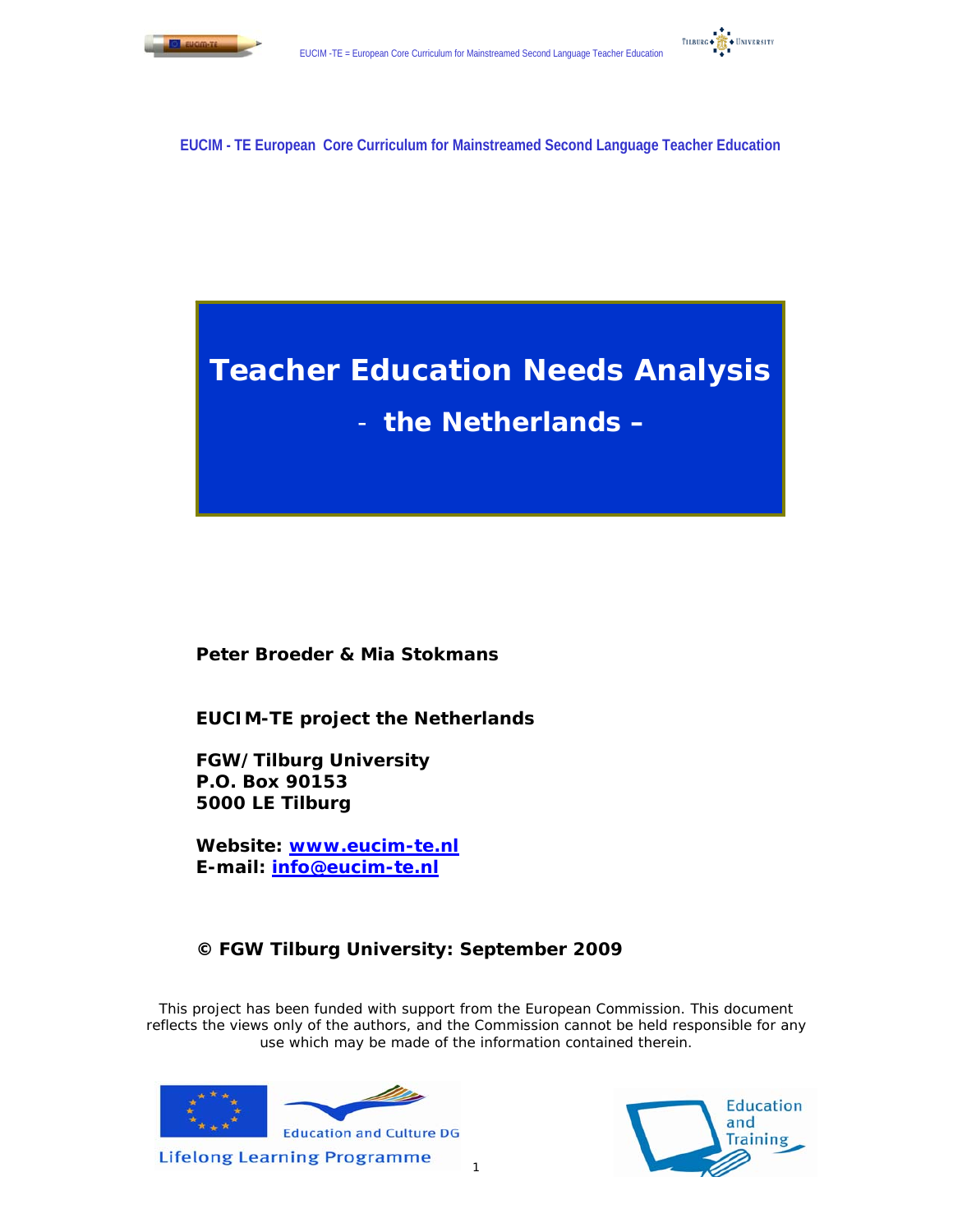

TILBURG + **THE + UNIVERSITY** 

|   | <b>Introduction</b> |                                                                                       | 3                   |
|---|---------------------|---------------------------------------------------------------------------------------|---------------------|
| 1 |                     | <b>Statistical data</b>                                                               | 3                   |
|   | 1.1<br>1.2<br>1.3   | Population<br>Education<br>Languages                                                  | 3<br>4<br>5         |
| 2 |                     | Survey of educational system                                                          | 5                   |
|   | 2.1<br>2.2          | <b>Educational sectors</b><br>Educational curriculum                                  | 5<br>$\overline{7}$ |
| 3 |                     | Survey of pre- and in-service teacher training                                        | 9                   |
|   | 3.1<br>3.2          | Pre-service teacher training<br>In-service teacher training                           | 9<br>9              |
| 4 |                     | <b>Document review</b>                                                                | 10                  |
|   | 4.1<br>4.2          | Competence requirements for all teachers<br>Powerful Mastership                       | 10<br>11            |
| 5 |                     | Value attached to second language learning                                            | 13                  |
|   | 5.1<br>5.2<br>5.3   | Additional languages<br>Modern foreign languages<br>Core objectives in the curriculum | 13<br>14<br>14      |
| 6 |                     | Overview of the main challenges in (teacher) education                                | 15                  |
| 7 |                     | <b>Good practices</b>                                                                 | 15                  |
|   |                     | 8 Conclusions: requirements for the European core curriculum                          | 16                  |
|   |                     | <b>Consulted and useful references</b>                                                | 17                  |
|   | <b>Appendices:</b>  |                                                                                       |                     |
| L |                     | Core objectives primary education 2006                                                | 19                  |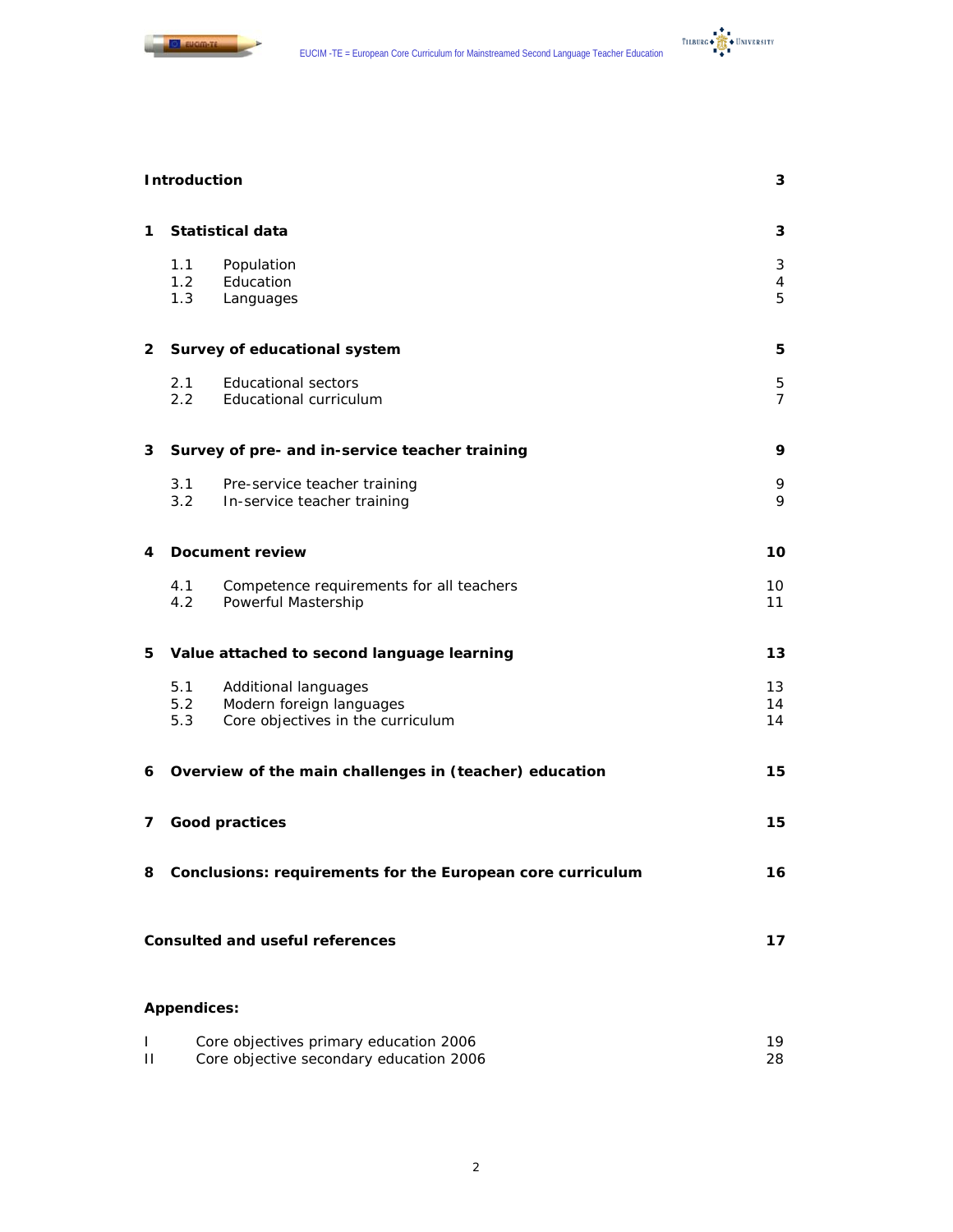



# **Introduction**

This report aims to provide the EUCIM-TE partners and Teacher Education Partnerships (TEPs) with a common frame of reference as well as methods for the identification of (new) requirements for teacher training at a national and European level within the framework of the EUCIM-TE project (www.eucim-te.nl). The focus is on qualification needs for teacher trainers and teachers in mainstream (second) language education. These include two main areas: (1) necessary knowledge and (2) didactic skills required for mainstream language education.

This need analysis gives a description of the current situation in terms of the language diversity in the Dutch population as well as the educational system in general and teacher training in particular. Furthermore, recent developments in teacher training are summarized.

# **1 Statistical data**

# **1.1 Population**

The Netherlands has a population of 16.4 million (January 2008), living in an area of approximately 41,526 km<sup>2</sup> (33,900 km<sup>2</sup> excluding rivers, lakes and canals). The population density is 483 people per  $km^2$  (2006). The greatest concentration of the population is in the west of the country. Of the 443 municipalities, 25 have a population of 100,000 or more (2007).



*Figure 1: Map of the Netherlands*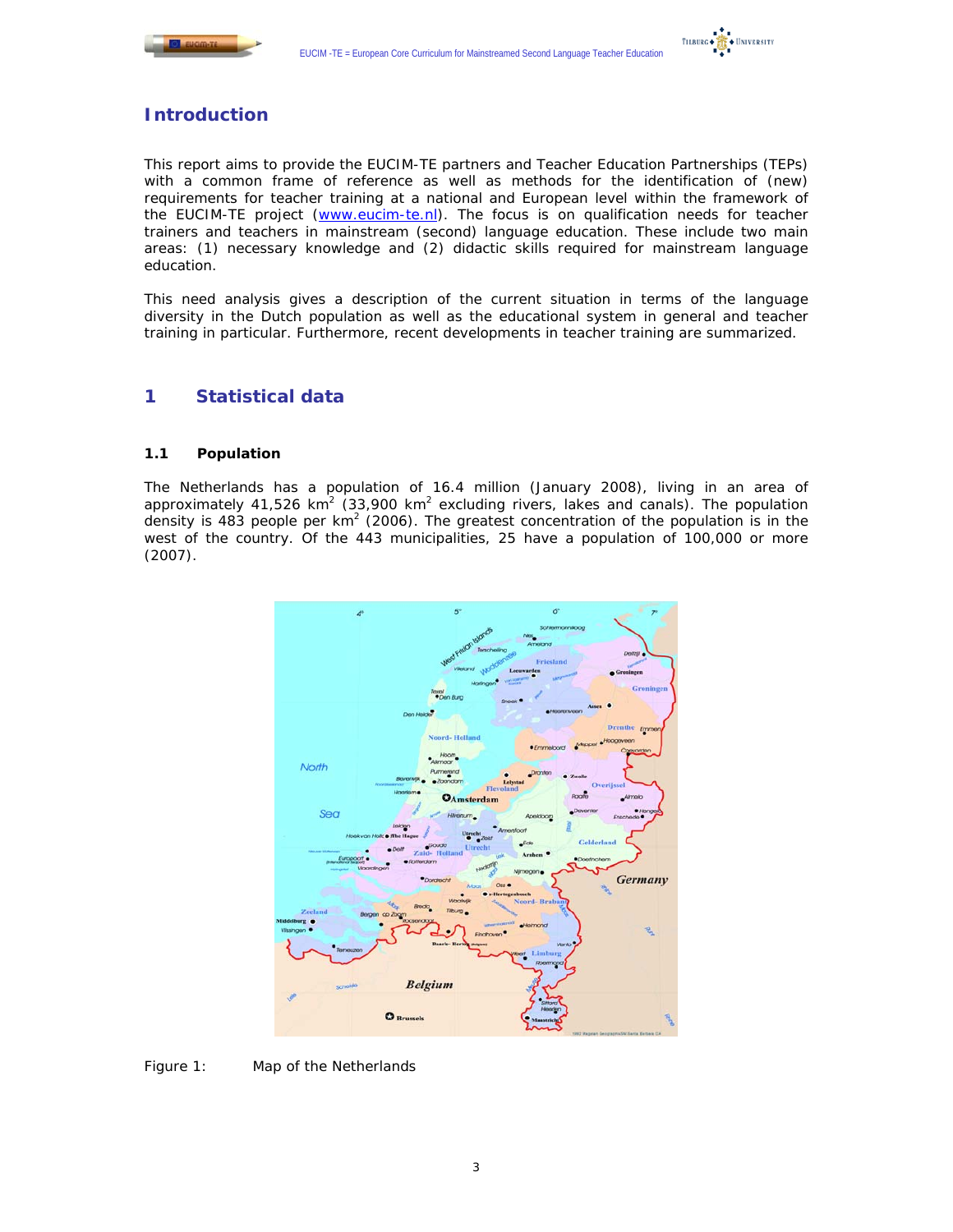



On January, 1, 2008 there were 3,2 million people in the Netherlands with an ethnic minority background, almost 20% of the total population (see Table 1).

| Number of persons         |          | Population<br>propotion | Increase since<br>January 1, 2000 | Proportion second<br>generation |       |
|---------------------------|----------|-------------------------|-----------------------------------|---------------------------------|-------|
|                           |          |                         |                                   |                                 |       |
|                           | x 1 000  |                         | per 1 000<br>x 1 000              | %                               |       |
| Total                     | 16 405,4 | 1 000                   | 541,4                             | 3                               |       |
| Turks                     | 372,7    | 22,7                    | 63,8                              | 21                              | 47,8  |
| Moroccans                 | 335,1    | 20,4                    | 72,9                              | 28                              | 44,8  |
| Surinam                   | 335,8    | 20,5                    | 33,3                              | 11                              | 50,1  |
| Antillians/Arubans        | 131,8    | 8,0                     | 24,6                              | 23                              | 40,1  |
| Other non-western<br>e.g. | 590,2    | 36,0                    | 162,3                             | 38                              | 33,7  |
| China                     | 47,1     | 2,9                     | 17.3                              | 58                              | 31,2  |
| Iraq                      | 45,5     | 2,8                     | 12,0                              | 36                              | 21,6  |
| Afghanistan               | 37,4     | 2,3                     | 15,9                              | 74                              | 17,2  |
| Iran                      | 29,8     | 1,8                     | 6,9                               | 30                              | 19,4  |
| Total non-western         | 1 765,7  | 107,6                   | 356,9                             | 25                              | 42, 4 |
| Total western             | 1 449,7  | 88,4                    | 83,2                              | 6                               | 58,5  |
| Autochtonous              | 13 190,0 | 804,0                   | 101,3                             | 1                               |       |

*Table 1: Statistics ethnic minority groups in the Netherlands (January 1, 2008*)

Of the non-western minority groups, the Turks constitute the largest group, numbering over 370 thousand people, followed by the Surinam and Moroccan groups, each numbering over 335 thousand people. The Antillean/Aruban groups number over 132 thousand people. Of these four "classical" minority groups, at the moment 40-50% belongs to the second generation. For the other non-western minority groups, the number of people belonging to a second generation is substantially lower, For the Afghans and Iraqis, for example, the proportion of second generation is 20%.

# **1.2 Education**

In the 2007/2008 school year, some 3.7 million people were enrolled in government-funded education. The education was provided by approximately 8,300 schools. An overview of the pertinent figures is given in Table 2 (cf. Ministry of Education 2008, Eurydice 2008). Note that the numbers for primary education include pupils in special secondary education (approximately 29,300 children). Moreover, note that the numbers for vocational education do not include numbers in adult education.

| 2007                                                      | Number of<br>education<br>participants<br>(x 1000) | Average size of<br>education<br>establishment<br>(N participants) | Number of<br>institutions | Number of staff<br>$(in$ FTEs $x$ 1,000) |
|-----------------------------------------------------------|----------------------------------------------------|-------------------------------------------------------------------|---------------------------|------------------------------------------|
| Primary schools<br>(incl. special secondary<br>education) | 1,663.5                                            | 221                                                               | 7,537                     | 132.0                                    |
| Secondary schools                                         | 941.9                                              | 1,406                                                             | 645                       | 85.8                                     |
| Vocational education                                      | 506.1                                              | 7.997                                                             | 60                        | 38.4                                     |
| Higher professional<br>education                          | 373.5                                              | 8,918                                                             | 41                        | $25.3*$                                  |
| Research universities                                     | 211.4                                              | 17,231                                                            | $12 \overline{ }$         | $36.6*$                                  |
| Total                                                     | 3.696.5                                            |                                                                   | 8,295                     |                                          |

*Table 2: Number of students, schools and staff (October 1, 2007;* \* in 2006*)*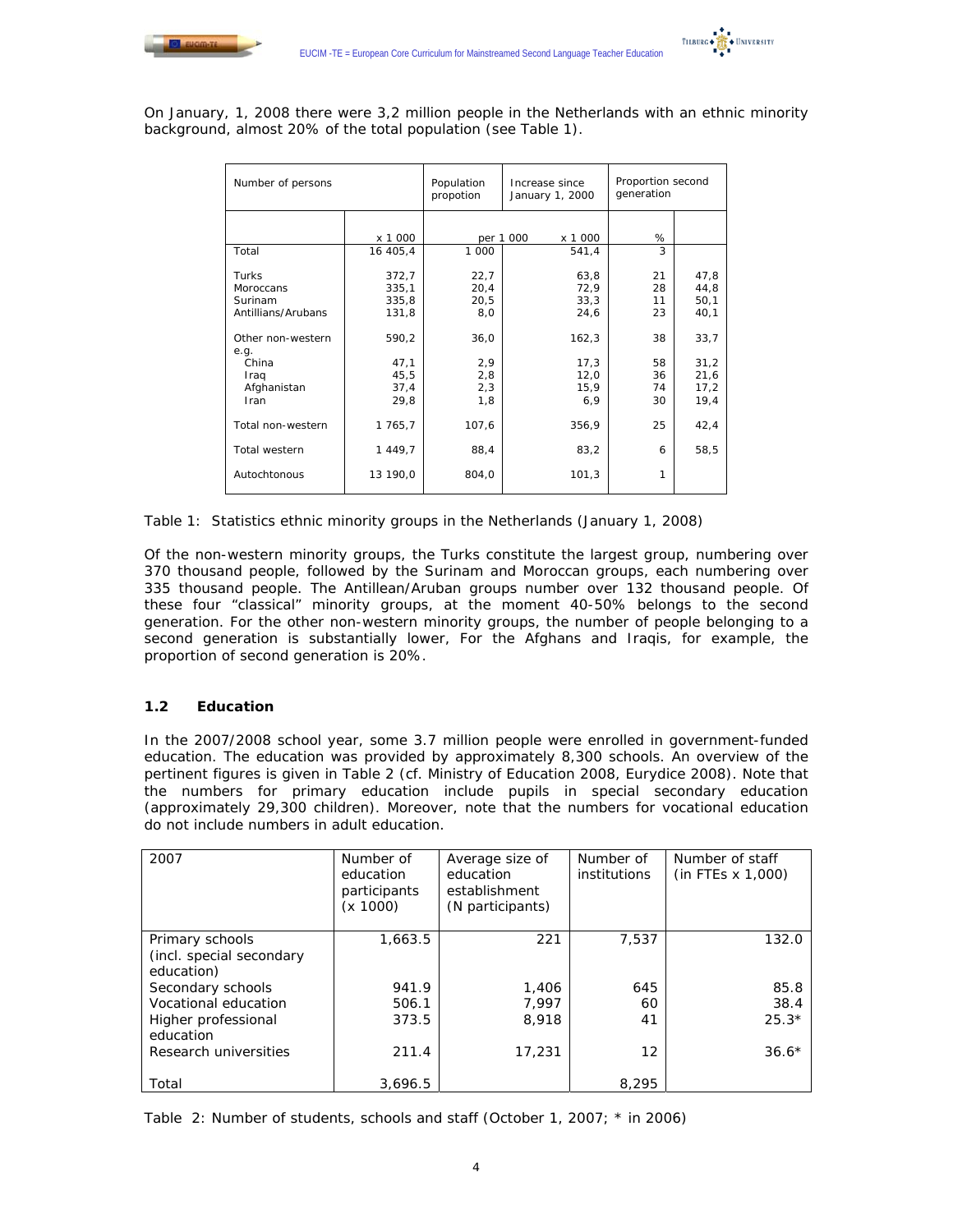



# **1.3 Languages**

The inhabitants of the Netherlands speak Dutch, a Germanic language. The European Charter for Regional or Minority Languages entered into force in the Netherlands on 1 March 1998. This meant that Lower Saxon and Limburgian were recognized as regional languages alongside Frisian. Like Dutch, all three of these are Germanic languages. Yiddish and Romani were recognized as non-territorial languages. Part III of the Charter is applicable only to Frisian since it includes provisions for the protection and promotion of regional or minority languages in education. Schools in the province of Friesland teach in both Dutch and Frisian, unless they have been exempted from teaching in Frisian by the provincial executive at the school's request. Frisian or another living local dialect may be used as the language of instruction at educational establishments in areas where they are spoken alongside Dutch.

# **2. Survey of the educational system**

An overview of the organisation of the educational system in the Netherlands is given in Figure 1 (Eurydice 2007).



*Figure 1: Organisation of the education system in the Netherlands (source: Eurydice 2007)* 

# **2.1 Educational sectors**

#### *Primary education*

There is limited formal educational provision in the Netherlands for children under the age of four. Early childhood education is geared to children aged 2 to 5 who are at risk of educational disadvantage. Most children start primary school (*basisonderwijs*) at the age of four, although they are not required by law to attend school until the age of five. After eight years of primary schooling, children in the Netherlands leave primary school at the age of about 12. For pupils who require specialized care and support, there is special primary education.

#### *Special primary and secondary education*

In addition to mainstream primary schools (*basisonderwijs*) and secondary schools (*voortgezet onderwijs*), there are special schools (*speciaal onderwijs*) for children with learning and behavioural difficulties who – temporarily at least – require special educational treatment. There are also separate schools for children with disabilities of such a nature that they cannot be adequately catered for in mainstream schools. Pupils who are unable to obtain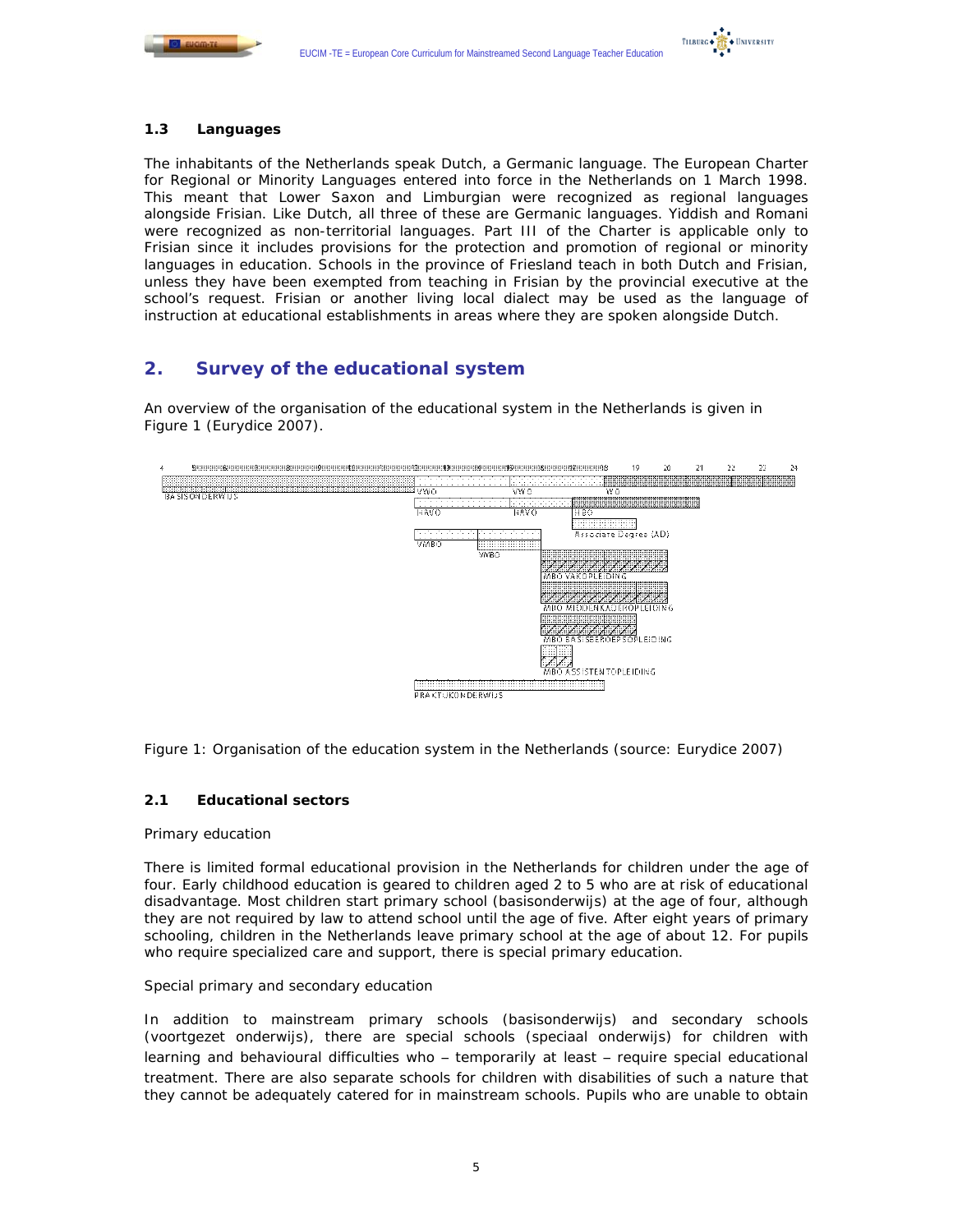



a preparatory vocational secondary education (VMBO) qualification, even with long-term extra help, can receive practical training.

## *Secondary education*

After primary schooling, children choose between three types of secondary education (*voortgezet onderwijs*):

- pre-university education (VWO, Voorbereidend Wetenschappelijk Onderwijs) for six years;
- senior general secondary education (HAVO, Hoger Algemeen Voortgezet Onderwijs) for five years;
- preparatory vocational education (VMBO, Voorbereidend Middelbaar Beroepsonderwijs) for four years. This type of secondary education has four learning pathways (*leerwegen*): basic vocational programme, middle-management vocational programme, combined programme, and a theoretical programme.

Most secondary schools are combined schools offering several types of secondary education so that pupils can transfer easily from one type to another. After completing preparatory vocational education (VMBO) at the age of around 16, pupils can proceed with secondary vocational education (MBO). Pupils who have successfully completed the theoretical programme within preparatory vocational secondary education (VMBO) can also go on to senior general secondary education (HAVO).

## *Supplementary vocational education*

According to the Compulsory Education Act, pupils must attend training until the age of 18 if they do not have a 'starting qualification' (HAVO-, VWO certificate or an MBO-level 2 certificate). Most of these pupils attend supplementary vocational education at a regional training centre (ROCs, *Regionale Opleidingscentra*). These training centres also provide adult vocational training. This type of secondary vocational education has two learning pathways (*leerwegen*):

- a vocational training programme (BOL, *beroepsopleidende leerweg*): a combination of learning and an apprenticeship (5 days per week at school and periods of practical working experience at a company);
- a vocational tutoring programme (BBL, *beroepsbegeleidende leerweg*): a combination of learning and working (each week 1 day at school and 4 days working at a company).

The programmes at the regional vocational training centres (ROCs) vary in length from one year to a maximum of four years and there are four qualification levels:

- level 1: assistant worker (MBO *assistentopleiding*);
- level 2: basic vocational training (MBO *basisberoepsopleiding*);
- level 3: professional vocational training (MBO *vakopleiding*);
- level 4: middle-management specialized training (MBO *middenkaderopleiding*).

#### *Tertiary education*

Higher education in the Netherlands consists of higher professional education (HBO, *Hoger Beroepsonderwijs*) and university education (WO, *Wetenschappelijk Onderwijs).* The pertinent institutions concerned are governed by the same legislation: the Higher Education and Research Act (WHW, *Wet op het Hoger Onderwijs en Wetenschappelijk Onderzoek*). According to this legislation, higher educational institutions have a large degree of freedom in the way they organize their teaching and other matters to be able to meet changing demands. The institutions are responsible for their own programming and for the quality of the courses they provide. Quality control is carried out by the institutions themselves and by external experts. In 2007 there were 41 institutes of higher professional education with courses yielding some 250 different qualifications for a wide range of positions and occupations in various areas of society.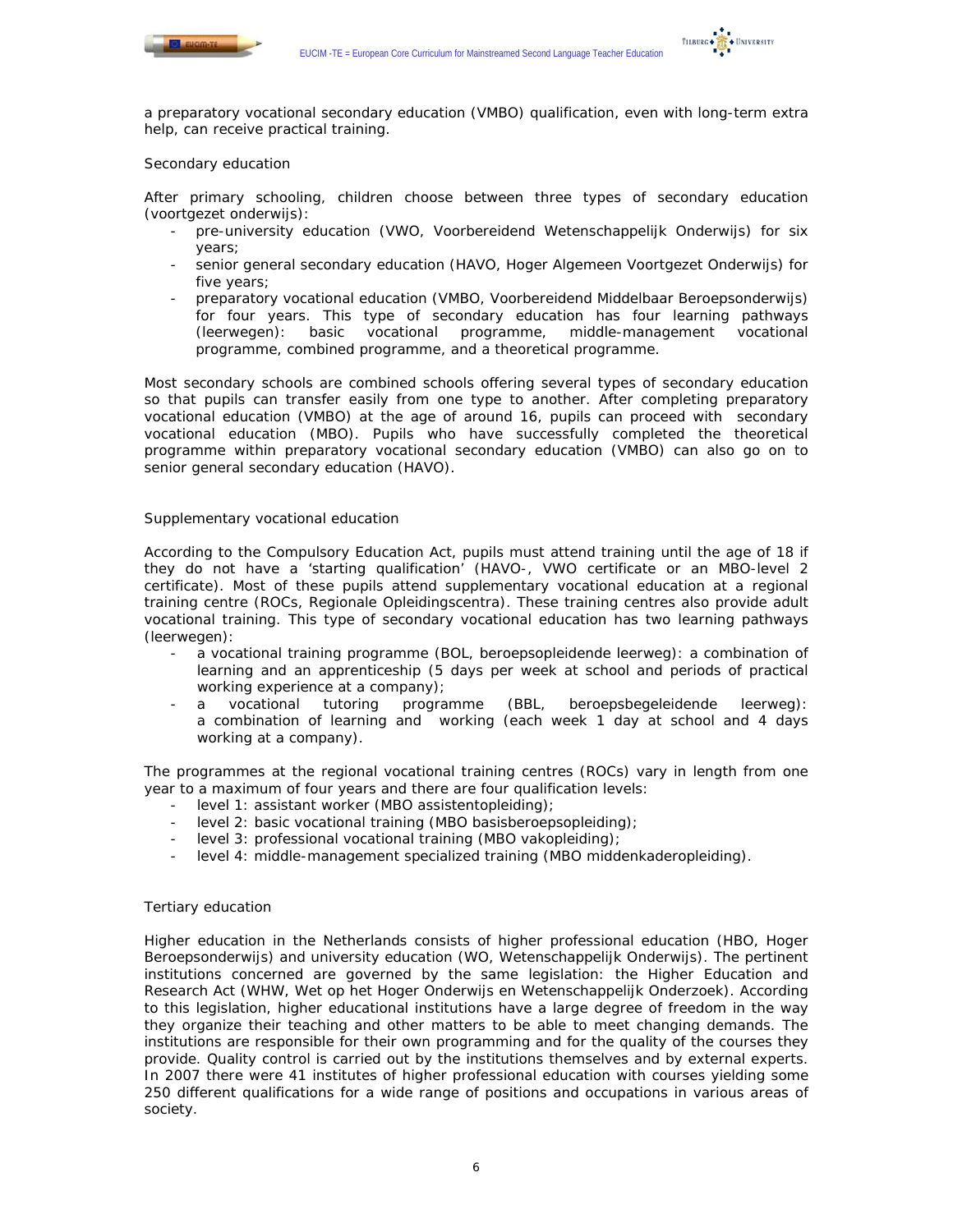



Programmes of higher professional education are divided into seven sectors:

- Education,
- Engineering & Technology,
- Health care,
- Economics.
- Behaviour & Society,
- Language & Culture,
- Agriculture & the Natural Environment

In order to be able to link up with international developments, the Bachelor's - Master's degree structure was introduced in the 2002/03 academic year. Bachelor's programmes hold 180 ECTS, which amounts to three years of fulltime studies. Master's programmes take 1 (60 ECTS) to 2 years (120 ECTS).

# **2.2 Educational curriculum**

## *Primary education*

The Primary Education Act (*Wet op het Basisonderwijs*) defines a number of subject areas (such as for example Dutch, English, Mathematics and arithmetic, Social and life skills, etc.) that must appear in the curriculum, where possible in an integrated form.

Although these subject areas are compulsory, schools are free to decide how much time they devote to each domain. The prescribed learning areas are further specified in a set of 58 core objectives. Core objectives in the Netherlands are viewed as general guidelines of common educational content. They sketch the outlines of a basic educational programme that schools should offer their pupils. They specify the learning targets schools should strive for and include descriptions of the desired knowledge, insights and skills of pupils leaving school. They provide a framework for the school to promote the development of its pupils and a frame of reference for public accountability. The following areas are covered:

- Dutch language, specified for:
	- o oral education
	- o written education
	- o linguistics, including strategies
- English language
- Frisian language, specified for:
	- o oral education
	- o written education
	- o linguistics, including strategies
- Mathematics and arithmetic, specified for:
	- o mathematical insight and operation
	- o numbers and calculations
	- o measuring and geometry
- Personal and world orientation, specified for:
	- o social studies
	- o nature and technology
	- o space
	- o time
- Education in the arts
- Physical training

The latest version of core objectives for primary education became effective in 2006. For the specification of a core curriculum for teacher training in Europe and in the Netherlands in EUCIM-TE, project these sets of core objective are very relevant. The English translation of the complete text of the 58 core objectives for primary education is given in Appendix I of this study.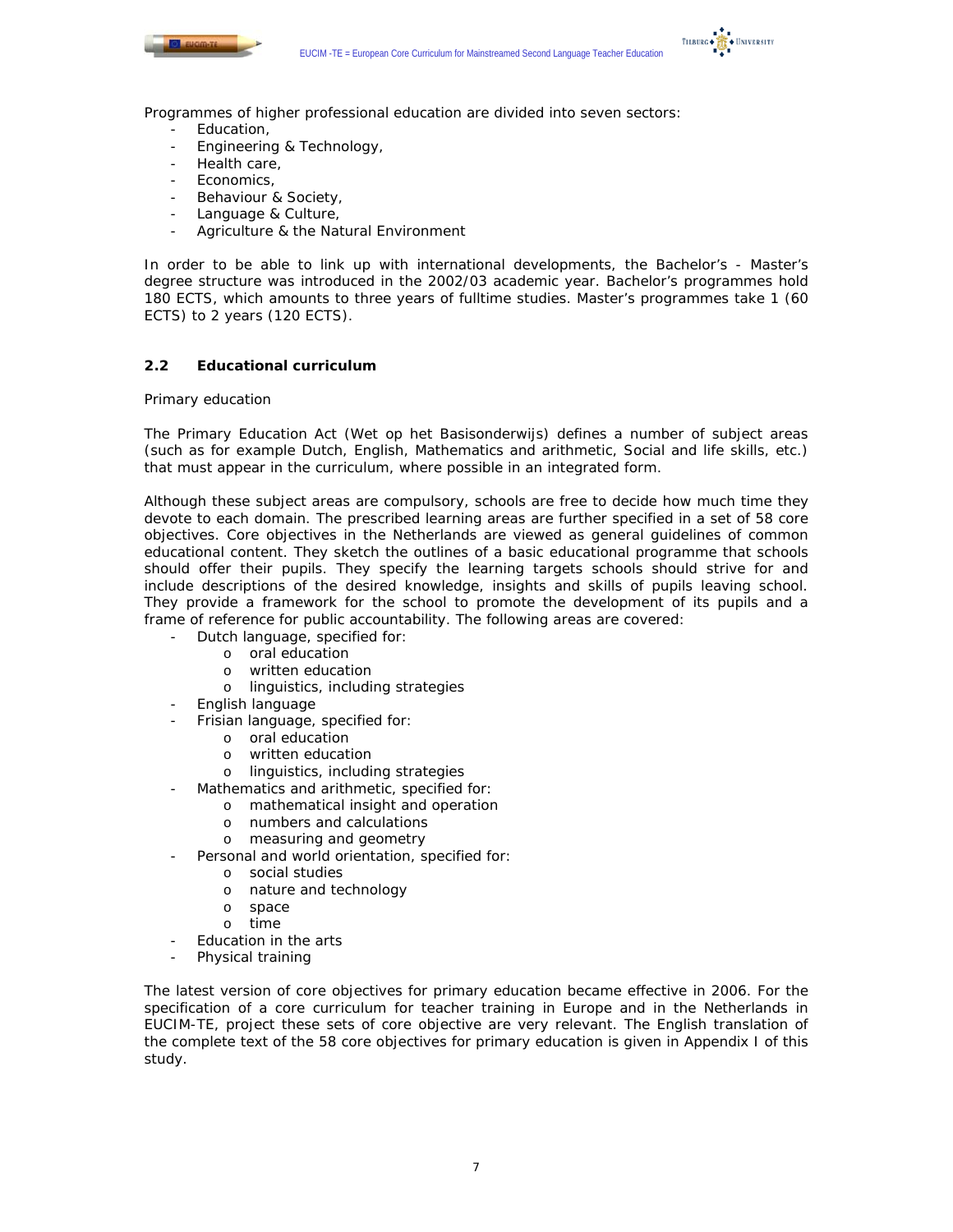



# *Secondary education*

All three types of secondary education (VMBO, HAVO, and VWO) distinguish between the lower years and the upper years.

In the lower years (2 years) of secondary education the emphasis is on acquiring and applying knowledge and skills, and delivering an integrated curriculum. Teaching is based on the attainment of targets that specify the knowledge and skills pupils must acquire. In the first two years of secondary school, 1,425 real hours per year must be spent on realizing a set of 58 core objectives. The school itself translates these objectives into subjects, projects, areas of learning, or into competence-based teaching, for example. The latest version of core objectives for lower secondary education became effective in 2006. The following areas are covered:

- Dutch language
- English language
- Mathematics and arithmetic
- Man and nature
- Man and society
- Art and culture
- Physical training and sports
	- Frisian language and culture, specified for:
		- o participant in a bilingual culture
		- o pupils for whom Frisian is a second language
		- o pupils who are native speakers of the Frisian language

The core objectives specify broad guidelines for the core content that should be offered. Schools are encouraged to offer this content in broad learning areas, but they are not obliged to do so. Schools have the freedom to determine their own curriculum, within the framework of the core objectives. Scenarios have been formulated to guide schools on how to organise the different learning areas within their curriculum. The English translation of the complete text of the 58 core objectives lower secondary education is given in Appendix I of this study.

Upon completion of the first two years of secondary education, students move on to the upper stage (*tweede fase*) of secondary education. Here a distinction must be made between VMBO and HAVO/VWO.

At the VMBO, pupils can specialize in a vocational domain at a specific level, or choose a general programme. At this stage, students specialize by choosing:

- a vocational domain: a set of subjects which lay the foundation for further vocational training;
- a specific level within that vocational domain. Each pathway comprises distinctive groups of subjects and vocationally-oriented programmes that are more theoretical or more practical in character. The choice of a pathway has implications for the options open to pupils after they have completed their VMBO;
- a vocationally-oriented programme within the chosen stream: specialised vocational training preparing them for a specific occupation or postponing the choice of a specialization by opting for a general programme.

At the HAVO/VWO, pupils focus on one of four subject clusters (*profielen*), each of which emphasizes a certain field of study. The following subject clusters are offered:

- Science and technology
- Science and health
- Economics and society
- Culture and society

Each subject cluster includes:

- a common component, comprising 40% to 46% of the curriculum
- a specialised component comprising 36% to 38% of the curriculum (consisting of subjects relating to the chosen subject cluster),
- an optional component, comprising 18% to 21% of the curriculum (pupils are free to choose from the subject clusters offered by the school).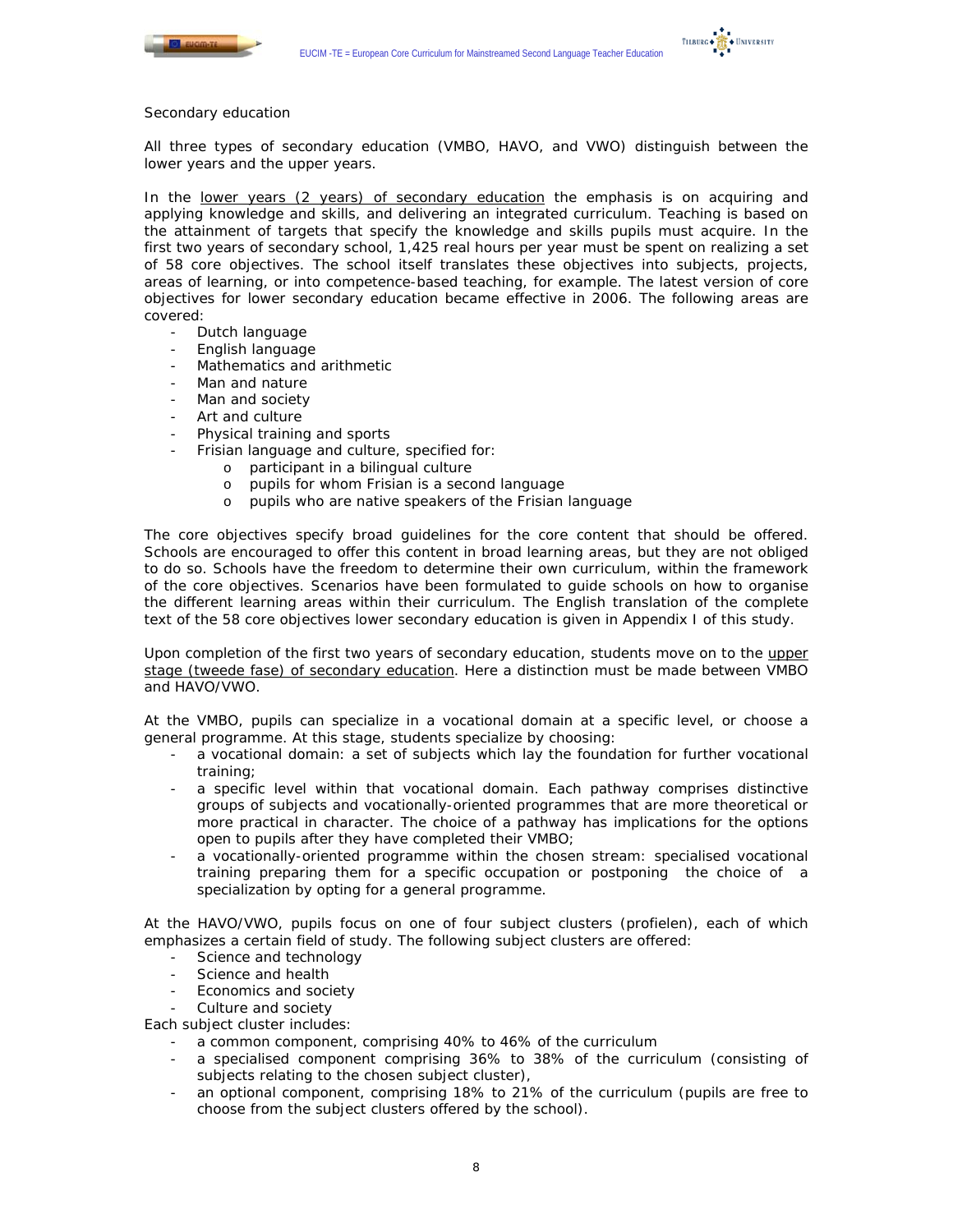

TILBURG . THE UNIVERSITY

Currently (in 2008-2009) the prescribed framework for the subject clusters is undergoing a number of changes. There is a tendency to include fewer compulsory elements, enabling schools to offer optional specialised subjects as part of the four fixed subject cluster.

The new Act of Parliament in which the rules on subject clusters were adapted, came into effect on 1 August 2007. The aim is to enhance the cohesion in and organization of the subject programmes in the final years and to ensure that pupils will no longer be overloaded by too many subjects. Pupils will have more freedom to choose their own subjects, and there will be more scope to deepen or broaden knowledge and develop skills. Several committees have been set up to produce recommendations on further curricular reform in the long term, especially in the science area.

# **3 Survey of pre- and in-service teacher training**

# **3.1 Pre-service teacher training**

## *Primary education*

Students can enter primary teacher training colleges with a pre-university secondary education certificate (VWO), a senior general secondary certificate (HAVO), or secondary vocational certificate (MBO). It takes four years to acquire a mainstream teaching qualification. Primary school teachers study at institutes of higher professional education (HBO). They are trained to teach all curriculum subjects, and in addition to this they study a specialist subject. The initial teacher training programme includes an introduction to educating pupils with special needs. Current government policy is for students in primary teacher training to acquire more knowledge of educating special-needs pupils, but the programme is overcrowded and adding special-needs programmes is not easy.

#### *Secondary education*

As for secondary education, there are two types of teaching qualifications:

- Qualification for teaching lower secondary education:

This so called 'second level' teaching qualification (*2e graadsbevoegdheid*) qualifies teachers for the first three years of pre-university secondary education (VWO) and senior general secondary education (HAVO), and all years of secondary vocational education (VMBO/MBO). Courses for this level are provided at institutes of higher professional education (HBO).

Full qualification:

This 'first level' qualification (*1e graadsbevoegdheid*) qualifies teachers for all levels of secondary education. The first level qualification courses are provided at institutes of professional education (HBO) and at universities. The higher professional education (HBO) courses are available for general subjects, art subjects, technical subjects and agricultural subjects. Students specialise in one subject and the course prepares them to meet the required standards of competence. At university, courses are offered for university graduates with a master's degree. However, students can take a postgraduate teacher training course while they are still undergraduates. Courses are available for all subjects in the secondary education curriculum.

#### **3.2 In-service teacher training**

On 30 June 2006, the Minister of OCW (Education, Culture and Science) concluded the 'Agreement on the professionalisation and support of staff in primary and secondary education with educational sector employers' and employees' associations'. As a result of this agreement, as of 1 August 2006, primary and secondary schools receive additional resources for the professionalisation and support of educational staff. The agreement is mainly aimed at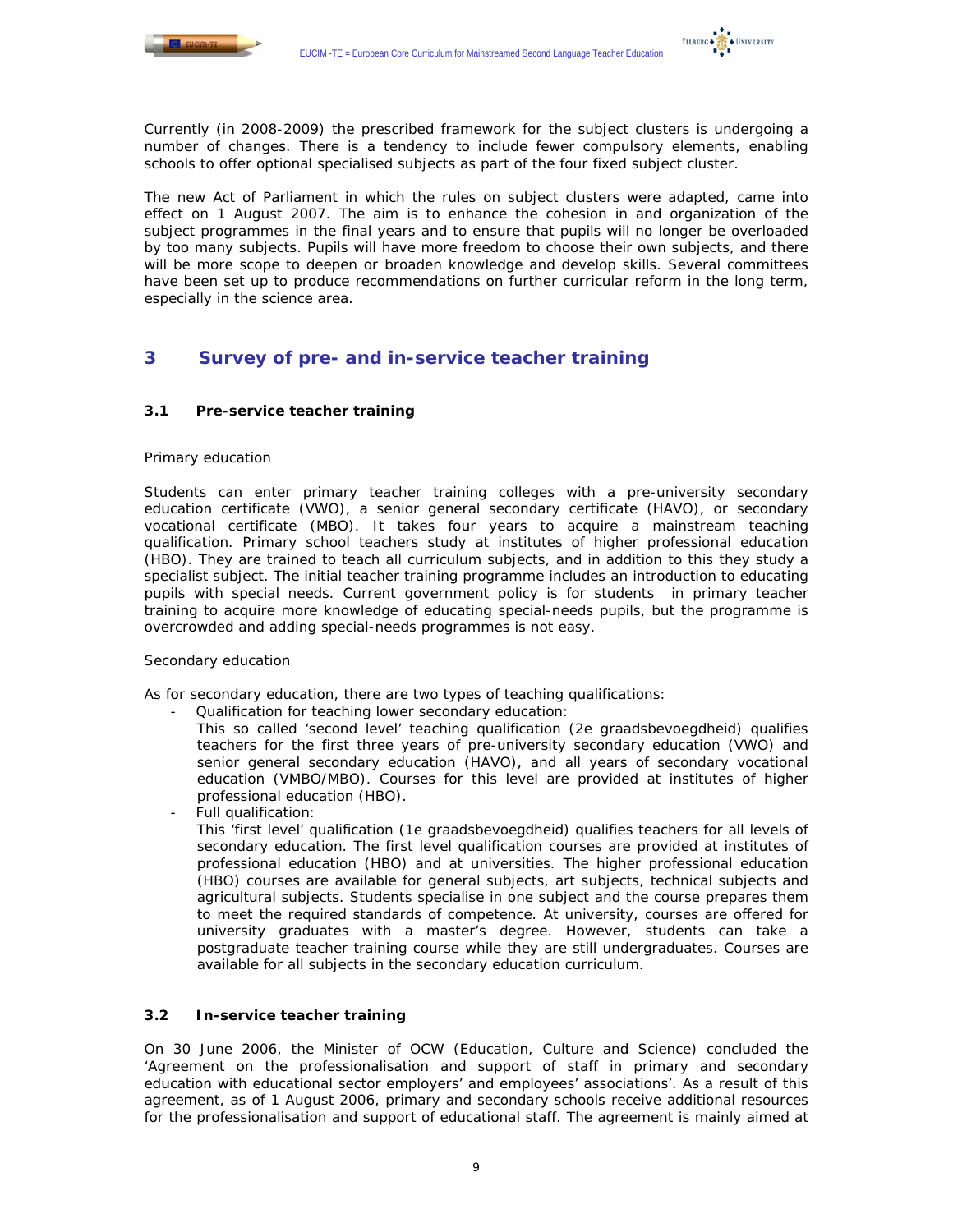



expanding the possibilities for further development for teachers and other educational staff within the school. The agreement contains arrangements about maintaining competency requirements and about training and professionalisation in relation to the Educational Professions Act and the competency dossier. These arrangements have been worked out in more detail in the decentralised collective labour agreements.

# **4. Document review**

# **4.1 Competence requirements for all teachers**

Schools are obliged to take competent staff into their employment and subsequently enable them to keep their competences at a high level and to further improve them. Educational staff must not only be qualified, but also competent. Therefore sets of competences and their relevant requirements have been developed for teachers, and are being developed for assisting staff members and school managers. The competence requirements for teachers have been laid down in a law that has been in force since August 2006 through the Professions in Education Act' (BIO Act 2004, Wet BIO: *Beroepen in het onderwijs*).

A teacher's competences comprise four professional roles: the interpersonal role, the pedagogical role, the organizational role and the role of expert in a particular subject and in teaching methods. The teacher fulfils these professional roles in four different types of situations which are characteristic of a teacher's profession: working with students, working with colleagues, the school's working environment, and their own personal professional development.

A cross-tabulation of the four professional roles and the four teaching situations generates a framework for the description of teachers' competences. Defining good, competent teacher's professional competence in each role-situation enables us to describe a teacher's competence in terms of partial competences. In practice, it turns out that seven partial competences are considered enough to cover all essential aspects of a teacher's competence (see Table 3).

| Aspects of competences                            | in relation to<br>students | in relation to<br>colleagues | in relation to<br>working<br>environment | on a<br>personal<br>level |
|---------------------------------------------------|----------------------------|------------------------------|------------------------------------------|---------------------------|
| Interpersonal                                     |                            |                              |                                          |                           |
| Pedagogical                                       |                            |                              |                                          |                           |
| Expertise in a subject<br>and in teaching methods |                            |                              |                                          |                           |
| Organisational                                    |                            |                              |                                          |                           |

*Table 3: Aspects of teacher competences (SBL 2004)* 

The seven teacher competences are specified in a similar way, i.e., they all consist of three components (see Table 4 for an example):

- 1 Competence description:
- What a teacher must achieve. What a teacher must do to achieve this. What the learner experiences of what the teacher does.
- 2 Competence requirement:
	- First there is a statement to the effect that teachers recognise their responsibilities (professional attitude) and that they are expected to have sufficient knowledge and skills to fulfil these responsibilities. Secondly, it is stated in general terms what the teachers' repertoire of professional actions should be, and what type of knowledge they should possess. These requirements provide the basis for effective teaching of competences.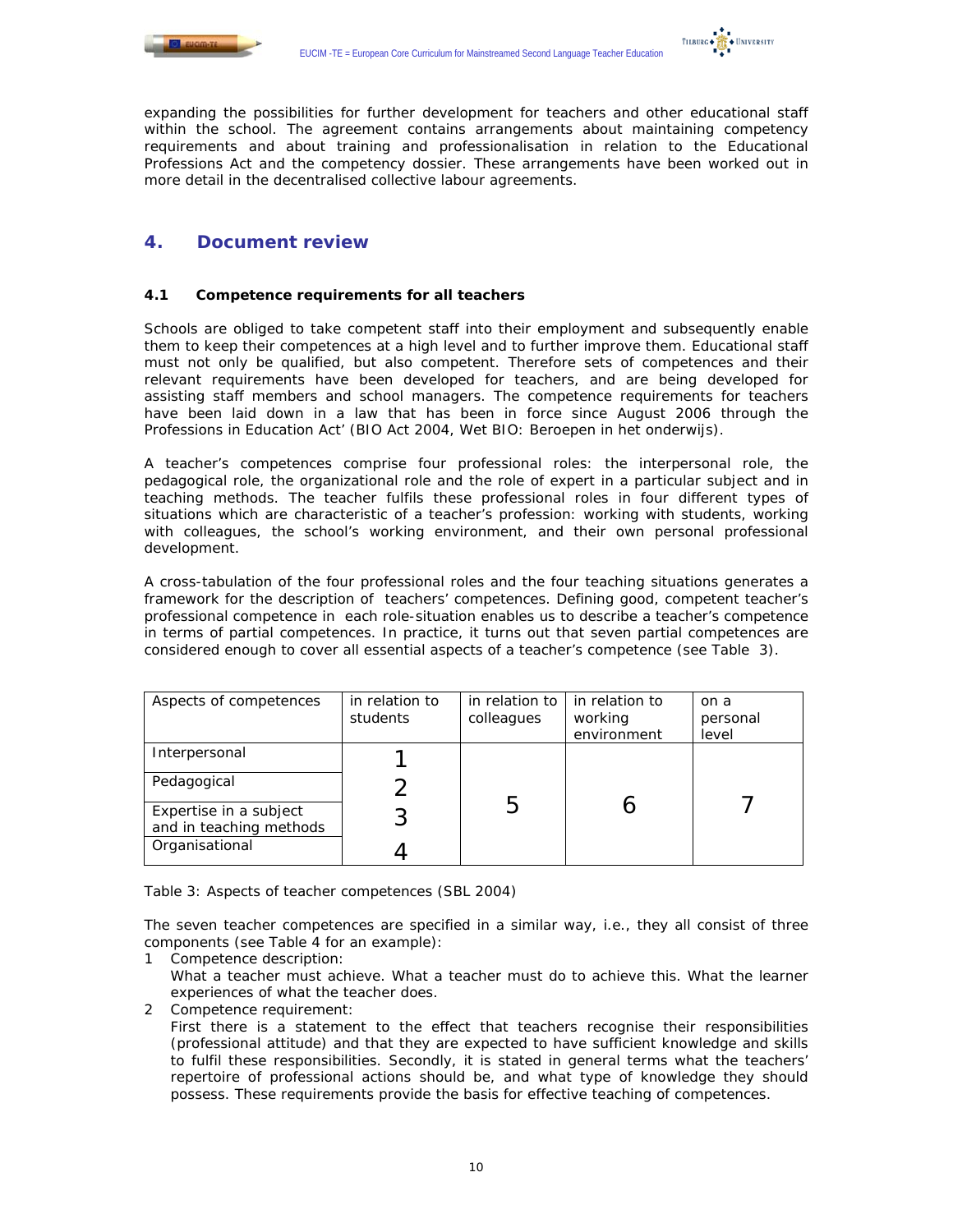

TILBURG . **K** + UNIVERSITY

3 Indicators:

A number of concrete professional actions are specified that reveal the teacher's competence. The indicators are also helpful in the interpretation of the competence requirement: examples of actions and of what teachers must be able to do with their knowledge. The list of indicators is meant to be an in exhaustive list of examples of making the competence requirements more concrete, and to gear them to specific situations in specific schools.

There are three versions of the teacher competence requirements:

- for teachers in primary education;
- for teachers in secondary and vocational education;
- for teachers in pre-higher education, i.e. the last two years of higher general secondary education (HAVO) and the last three years of pre-university education (VWO).

The differences between the three versions are only marginal. Teacher training colleges use these competences as guidelines for their educational programme. In fact, all Dutch teachers are required to have the same basic competences. The three versions are downloadable from www.lerarenweb.nl

#### **1 Interpersonal competence**

The primary school teacher must create a pleasant living- and working climate in his/her group. That is the primary school teacher's responsibility, and in order to take this responsibility the primary school teacher must be interpersonally competent.

An interpersonally competent teacher gives proof of good leadership. He/she creates a friendly and cooperative atmosphere and stimulates and achieves open communication. He/she encourages the students' autonomy, and in his/her interaction seeks the right balance between

- guidance and counselling
- steering and following
- confrontation and reconciliation
- corrective measures and stimulation

#### **1 Competence requirement**

The primary school teacher endorses his/her interpersonal responsibility.

He/she is aware of his/her own behaviour and its influence on the students.

He/she has sufficient knowledge and skills to handle group processes and communication, in order to achieve a good collaboration with and among the students.

In order to fulfil this requirement the teacher in pre-higher education must act as follows:

- He/she contacts the students, encourages them to contact him/her and makes them feel at ease.
- He/she gives guidance to the students, but also gives them responsibility of their own and encourages them to make their own contribution.
- He/she creates a good atmosphere for collaboration with and among the students.

In order to fulfil this requirement the teacher in pre-higher education must have the following knowledge:

- He/she is well informed about communication processes, manners and conventions in the students' social environment.
- At a practical level he/she is informed about communication theories, group dynamics and intercultural communication. In particular he/she knows about the implications of these on his/her own conduct.

#### **1 Indicators**

of interpersonal competence, some examples

- The teacher is aware of what happens in his/her group. He/she listens to the children and responds to them. He/she calls them them to account for unwanted behaviour and stimulates desired behaviour. He/she accepts the children as they are.
- In his/her language use, manners and ways of communicating he/she takes into account the convention in the pupils' own social environment.
- He/she can describe and explain the communication patterns and the mutual relations in his/her group. He/she knows how to improve those, if necessary.
- He/she can explain and account for his/her contacts with (culturally heterogeneous) groups and with individual children. When doing this he/she can refer to theoretical and methodological insights.

*Table 4: Example of the "Interpersonal Teacher Competence 1 for primary education"*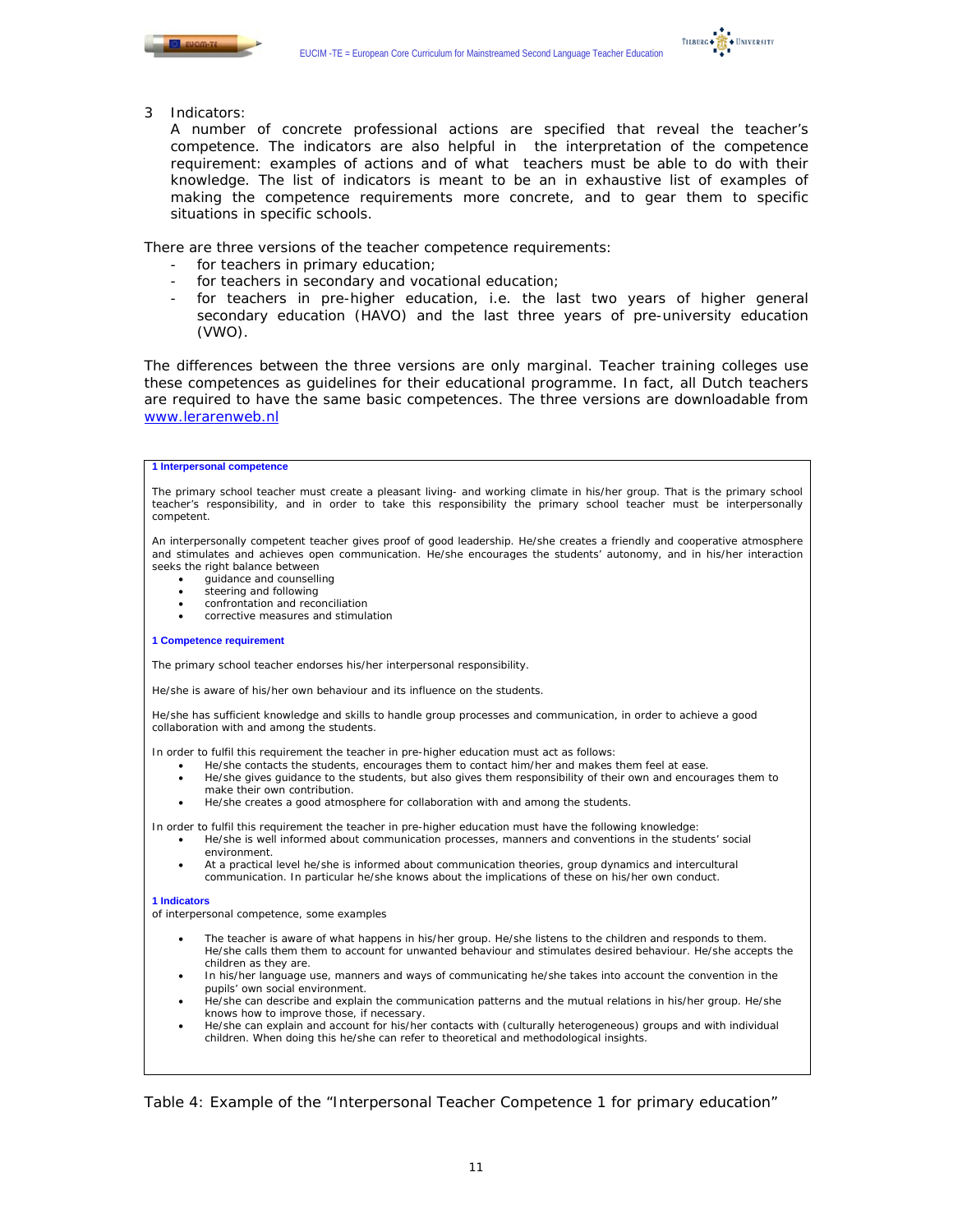

# **4.2 Powerful Mastership**

In 2008 the Ministry of Education specified a quality agenda 2008-2011 for the training of teachers called 'Powerful mastership' (*Krachtig meesterschap*). It appeals to the various educational institutions to reflect on the future organisation of in-school training in which extra opportunities are provided for deployment as well as further training of ´junior teachers´ (educational assistants, graduates with associate degrees up to fully qualified teachers). This has resulted in the project 'Working on quality' (*Werken aan kwaliteit*), which, among other things, aims to specify so-called 'knowledge bases' for teacher training. Very detailed descriptions are given of the required knowledge of subject content (*vakinhoudelijke kennis*) and of subject didactics. This knowledge should be mastered by all students in primary teacher training and be at their disposal on completion of their studies.

In the first phase of this project (2008-2009), two knowledge bases regarding primary teacher training (*Voetstuk van de PABO)* were specified very recently (i.e., July 2009). The 'knowledge base for Mathematics and Arithmetic' has been put together in collaboration with the national expertise centre ELWIER (www.elwier.nl). The 'knowledge base for Dutch language' has been constructed in collaboration with the national expertise centre LEONED, www.leoned.nl). The primary teacher training knowledge base for Dutch language and that for Mathematics and arithmetic can be downloaded(in Dutch) at www.kennisbasispabo.nl. In this review, we will briefly illustrate the 'knowledge base for Dutch language'.

In the knowledge base for Dutch language the following domains are distinguished:

- Oral language proficiency (*mondelinge taalvaardigheid*)
- Vocabulary (*woordenschat*)
- Early literacy (*beginnende geletterdheid*)
- Advanced technical reading (*voortgezet technisch lezen*)
- Comprehensive reading (*begrijpend lezen*)
- Argumentative writing (*stellen*)
- Youth literature (*jeugdliteratuur*)
- Linguistics/grammar (*taalbeschouwing*)
- Spelling (*spelling*)

For each of these core concepts a further specification is given of:

Subject content:

What should be taught? (*leerinhoud*). For language education the content is formulated from the perspective of the pupil as a user of language as well as from that of the characteristics of the language itself.

Domain didactics:

How should the content be taught? (*domeindidactiek*). Four aspects are distinguished: teacher competences, educational means, evaluation and testing, and ordering of the content to be taught.

- Foundation:

What and why? The subject content has a scientific as well as a societal base. Teachers need to be familiar with this base to understand the subject content and to be able to teach it effectively.

- Language didactics and language policy:

how and why? (*taaldidactiek en taalbeleid*) Domain didactics also have a scientific base and language policies provide guidelines or restrictions that influence the choice of the didactics to be used.

In the second phase (2009-2011) of the project 'Working on quality' (*Werken aan kwaliteit*), a comparable knowledge base will be constructed for second-level secondary teacher training colleges (*2e graadsopleidingen*).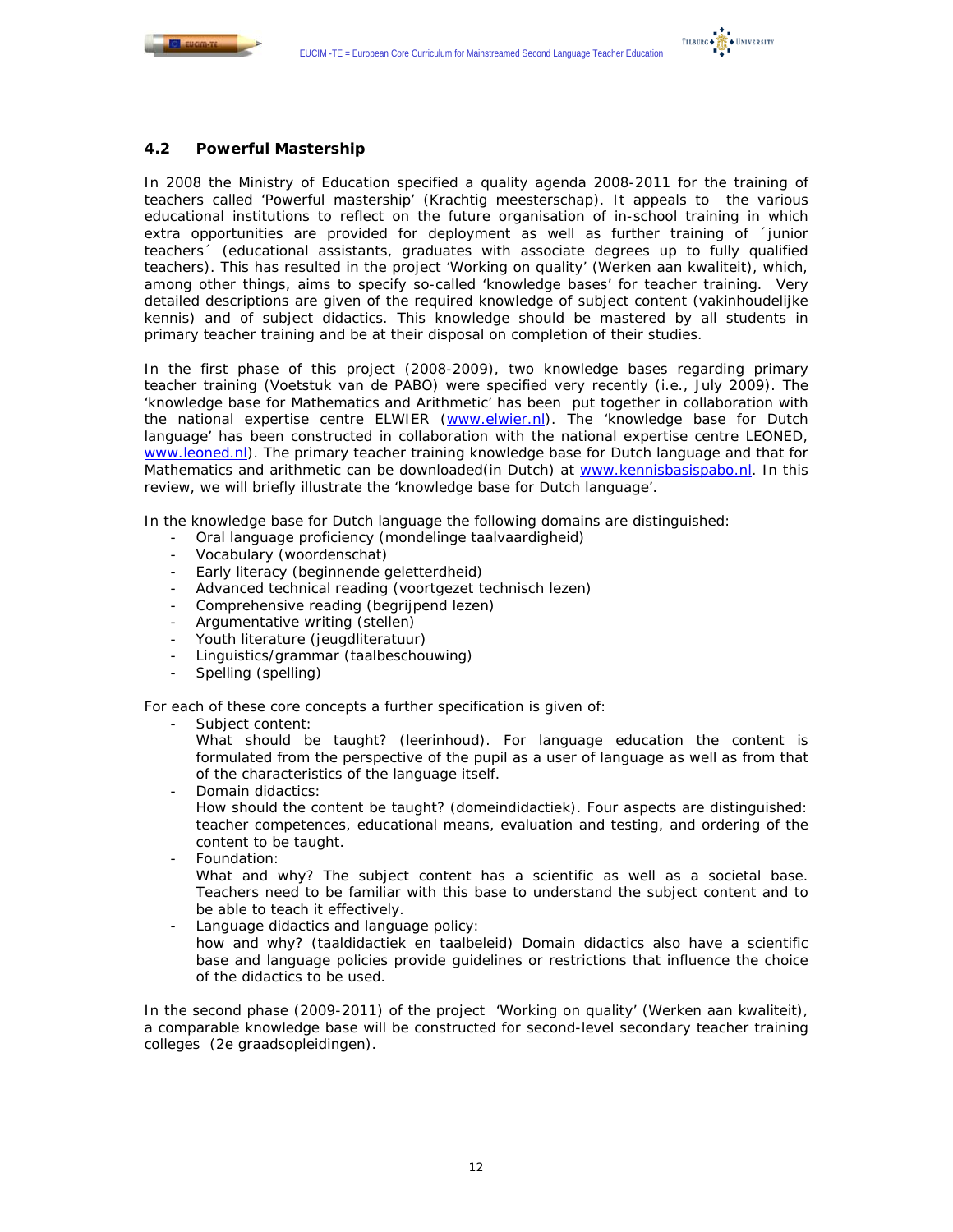



# **5 Value attached to second language learning**

The debate in the last few decades on diversity in the multilingual classroom reflects an intriguing struggle to eliminate educational differences at the cost of celebrating ethnocultural differences (see Broeder & Extra 1999 and Broeder 2007).

# **5.1 Additional languages**

In 1967, a number of Spanish parents (migrant workers) took the initiative to organise Spanish lessons for their children who were growing up in the Netherlands. These initiatives were taken over by the Dutch Ministry of Education in the early seventies. In the 1974 law, the deficiencies of children with low socio-economic status (SES-children) in all primary schools were tackled by the Ministry of Education. Primary schools with many low-SES children received additional funding to organise what was called 'Education in own language and culture' (*onderwijs in eigen taal en cultuur - OETC*), later on (in 1991) renamed 'Own language education' (*eigen taal onderwijs – ET*). Note that the C of culture was dropped. For large groups of minority children at primary schools, 'own language education' (*eigen taal onderwijs*) was introduced as a subject and/or medium of instruction. The extra instruction had been granted to the following target groups: children who have at least one parent of Moluccan or Mediterranean origin (the latter originating from one of the eight Mediterranean countries with which bilateral labour contracts were concluded in the past) and children of at least one parent with a recognized refugee status. The list has been utilised in multiple policy decisions. Firstly, it was meant to be exhaustive in terms of source countries and/or target groups. Secondly, it was meant as a temporary facility, with a focus on first/second generation children of minority groups. Finally, the list took a deficit perspective by excluding higher SES groups like the Chinese, and by excluding Antillean and Surinamese children, who are more or less fluent speakers of Dutch as a result of the colonial status of Dutch in the respective source countries. Chinese children were explicitly excluded from community language education in Chinese, because of the government's view that it has not been demonstrated that the Chinese community in the Netherlands has an SES comparable to that of the Mediterranean target groups (Dutch Home Office 1983).

In the 1990s, the educational policy in the Netherlands can be characterized in terms of a growing tendency towards decentralisation. Consequently, the responsibilities and tasks of the Ministry of Education, of municipalities and schools were being redistributed in an attempt to find a new balance. A new law in 1998 speaks of 'Education in Allochtonous Living Languages' (*Onderwijs in Allochtone Levende Talen*, OALT) to refer to community language education at primary schools. The new law aimed at combining the deficit perspective and the cultural perspective, while allowing for the auxiliary goals of 'allochtonous language education' for younger children (grades 1-4) at curricular hours and the intrinsic goals for older children (grades 5-8) to be filled in only at extra-curricular hours.

In the view of the Ministry, municipalities should be responsible for public information about goals and facilities, for needs-assessment, for a selective distribution of the local budget across local priority (community) languages and across local schools, for inter-school cooperation on 'allochtonous language education' for smaller language groups, and for the role of 'allochtonous groups' (both parents and organisations) as actors rather than just target groups for the implementation of a municipal educational policy.

Finally, at the end of the millennium there seemed to arise in the Netherlands a general acknowledgement of Dutch society being permanently multilingual and the development towards a general valuing of individual plurilingualism. Several language surveys (by Broeder & Extra 1998, Extra et al. 2002) brought to the surface the vitality of 'the other languages of the Netherlands'. For example, it turned out that more than 144 languages could be distinguished and that some 30% of the primary/secondary school children used another language at home, instead of or in addition to Dutch. The 10 most frequently used additional languages in the Netherlands for primary and secondary education are given in Table 5.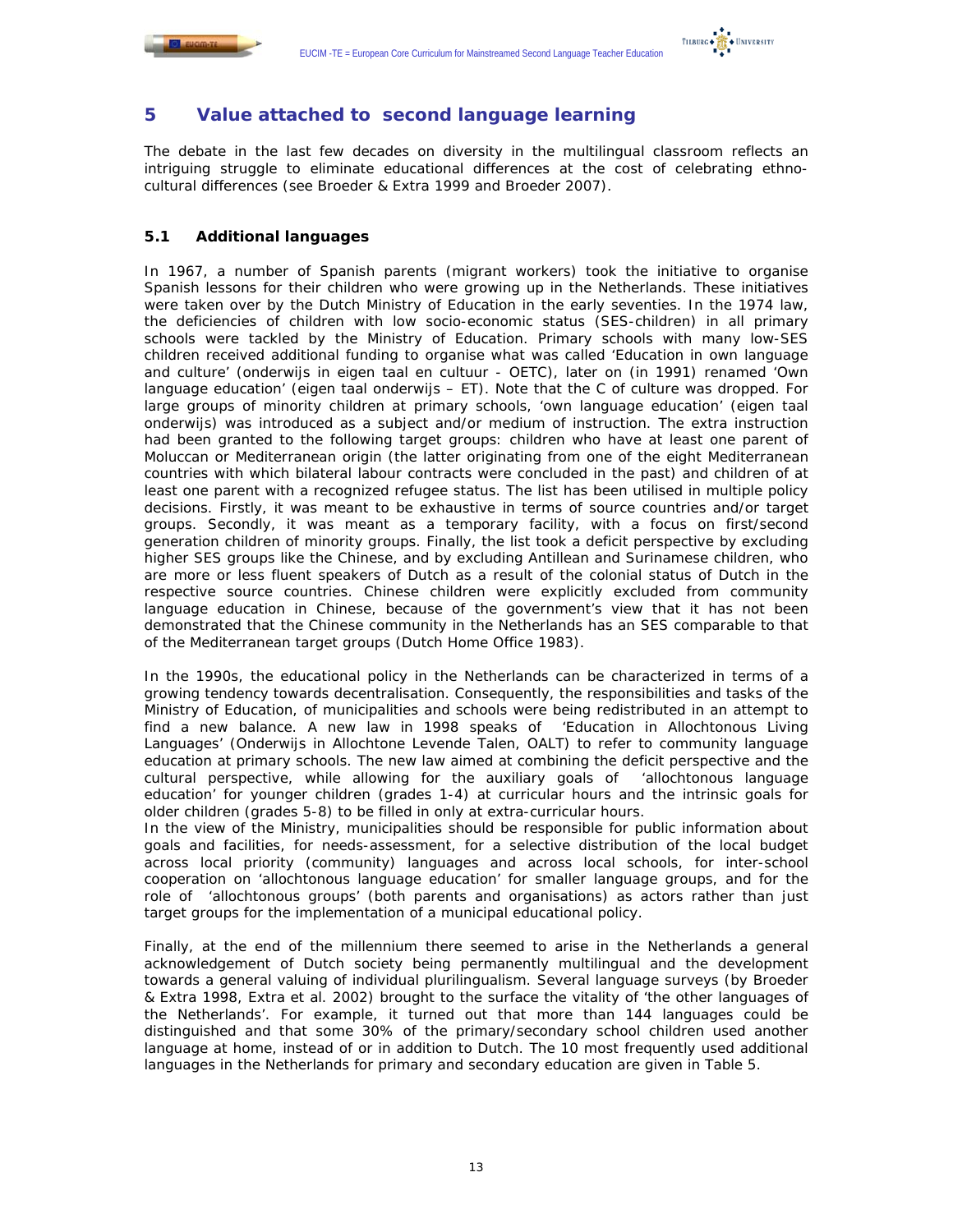



| Language     | Number of speakers |  |  |
|--------------|--------------------|--|--|
| Turkish      | 8,686              |  |  |
| Arabic       | 6,755              |  |  |
| Berber       | 6,302              |  |  |
| English      | 5,153              |  |  |
| Hind(ustani) | 5,037              |  |  |
| Papiamentu   | 1,572              |  |  |
| France       | 1,534              |  |  |
| German       | 1,449              |  |  |
| Sranan Tongo | 1,426              |  |  |
| Spanish      | 1,270              |  |  |

Table 5: Languages most frequently used at home in addition to Dutch (date: 1997-2000) *Representative sample of almost 140,000 pupils of primary and secondary schools in the Netherlands.* 

Notwithstanding the perspective shift to an educational policy that values a multilingual society and invests in the benefits of it, much in the 1998 law remained unclear and uncertain, especially with respect to the newly assigned roles of the Ministry, the municipalities, and the schools in the implementation of 'Education in Allochtonous Living Languages' (*Onderwijs in Allochtone Levende Talen, OALT*). While the roles of the local municipalities and the schools were spelled out in great and complex detail, the responsibilities of the Ministry remained vague and non-committal. Moreover, serious concerns were expressed about the extra-curricular status of the intrinsic goals of 'allochtonous language education', about the restrictive municipal budgets that were made available, and about the local expertise and commitment available for implementing the 1998 law. In 2004, the Dutch government abolished 'Education in Allochtonous Living Languages' (*Onderwijs in Allochtone Levende Talen, OALT*) in primary and secondary education.

# **5.2 Modern foreign languages**

In 2004 the Dutch government decided that priority should be given to those 'modern foreign languages' (*moderne vreemde talen*) that act as 'neighbouring languages' (*buurtalen*) for the Netherlands, i.e., in order of priority: English, German and French. Early bilingual education (English-Dutch in particular) is promoted. In addition, secondary education can incorporate 'new school languages' (*nieuwe schooltalen*), languages that can be taught inside the curriculum as modern foreign languages, open to all pupils (also non-native speakers): Arabic, Italian, Russian, Spanish and Turkish. With the authorisation of the Dutch Ministry of Education, other allochtonous migrant languages, such as Portuguese, New Greek, Chinese, Papiamentu can be taught as modern foreign languages as well, inside the core curriculum. After 2004, there has been a bottom-up development of groups of parents and migrant organisations starting their own language classes outside the formal education system. The Turkish, Polish and Spanish language groups in particular are in the forefront of this development. It is a reasonable conjecture that after the crystallisation of this 'non-formal' community language education initiated by the language groups themselves, it will not be long before the formal education authorities will incorporate this initiative.

# **5.3 Core objectives in the curriculum**

The core objectives for primary and (lower) secondary education (see appendices I and II) describe the desired results of a learning process rather than the way in which these are to be achieved. Schools themselves choose their own pedagogical approach and select or develop their teaching and learning materials.

In the preamble that accompanies the core objectives, it is stated that teachers are encouraged to address and stimulate children's natural curiosity and their need for development and communication. The preamble further stresses the necessity for the broad development of children, and for a coherent educational programme in which the different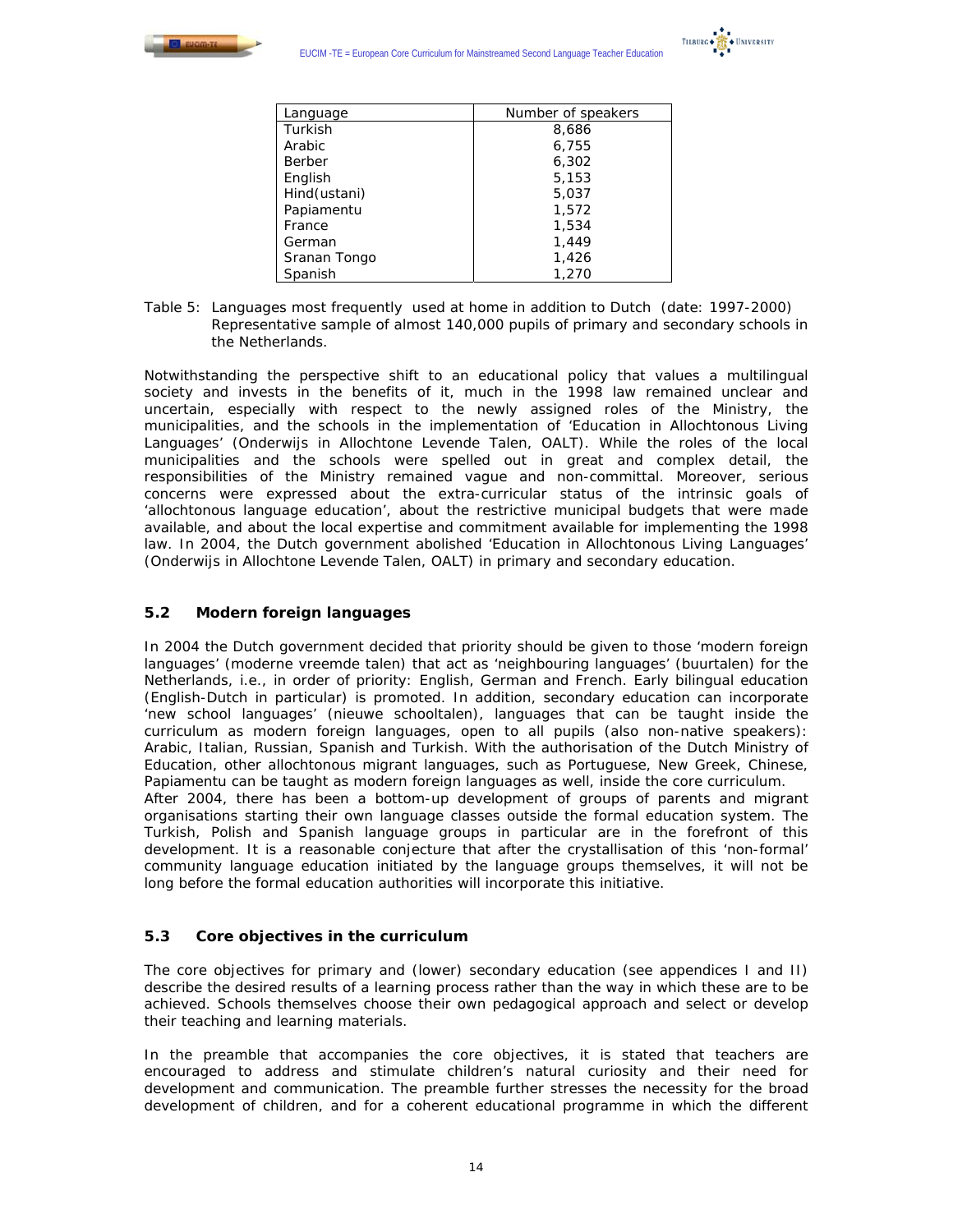

learning areas are closely linked to each other. For the language subjects (Dutch, English, and Frisian)) specifically the core objectives are accompanied by a "characteristics" section. (See Appendices I and II).

# *Dutch language*

In primary education, the core objectives for Dutch focus on oral and written language use, and on linguistics, including strategies. In lower secondary education the core objectives for Dutch emphasize the communicative function of language and strategic skills, as well as cultural and literacy aspects. Educational differences between Dutch as a second language and Dutch as a primary language are noted (for example, different starting situation, didactics, vocabulary needs, etc.). However, the same core objectives and the same educational programme apply to all pupils. Many native Dutch-speaking children growing up in disadvantaged situations will benefit from the didactic insights gained from teaching ethnic pupils. One of these insights is that language plays a crucial role during the acquisition of knowledge and skills in the 'other subjects'.

## *English and other languages*

In primary education, the core objectives for English focus on communication skills. It is compulsory to learn English in primary education. In practice, English is taught to pupils when they reach the age of ten. Schools can arrange to teach English at an earlier age.

For lower secondary education, the communicative function of language is also emphasized. Reference is made to the Common European Framework of Language (see Broeder & Martyniuk). No core objectives have been formulated for other modern foreign languages – in particular for German French– which, like English, are compulsory. However, schools can use the core objectives for English as a guideline for education in other modern foreign languages, by substituting the word 'English', wherever it occurs, with the name of the other modern foreign language concerned.

# **6 Overview of the current main challenges in (teacher) education**

Some issues surfacing in current discourse surrounding multilingual education in the Netherlands, are the following:

- the level of professional qualifications of teachers
- workload of the teachers
- what should be the role of the teacher?
- attractiveness of the teaching profession
- difficulties encountered in a transition to other educational sectors
- whether the multilingual richness of the plurilingual individual should be integrated (or not) into teaching Dutch as a second language.

This list will be expanded on the basis of the teacher and expert surveys that are currently being carried out (Broeder & Stokmans 2009). In addition, focus groups are informed and consulted during the different stages of the project. These focus groups are brought into action for two main purposes: discussing relevant papers and formulating challenges to be met.

# **7 Good practices**

In the third quarter of 2009, a survey has been sent out by the Dutch EUCIM-team (www.eucim-te.nl) to bring to the surface instances of good practice. At the EUCIM Seminar in Braga, Portugal (September 2009), findings of the teacher monitoring activities will be presented (Broeder & Stokmans 2009).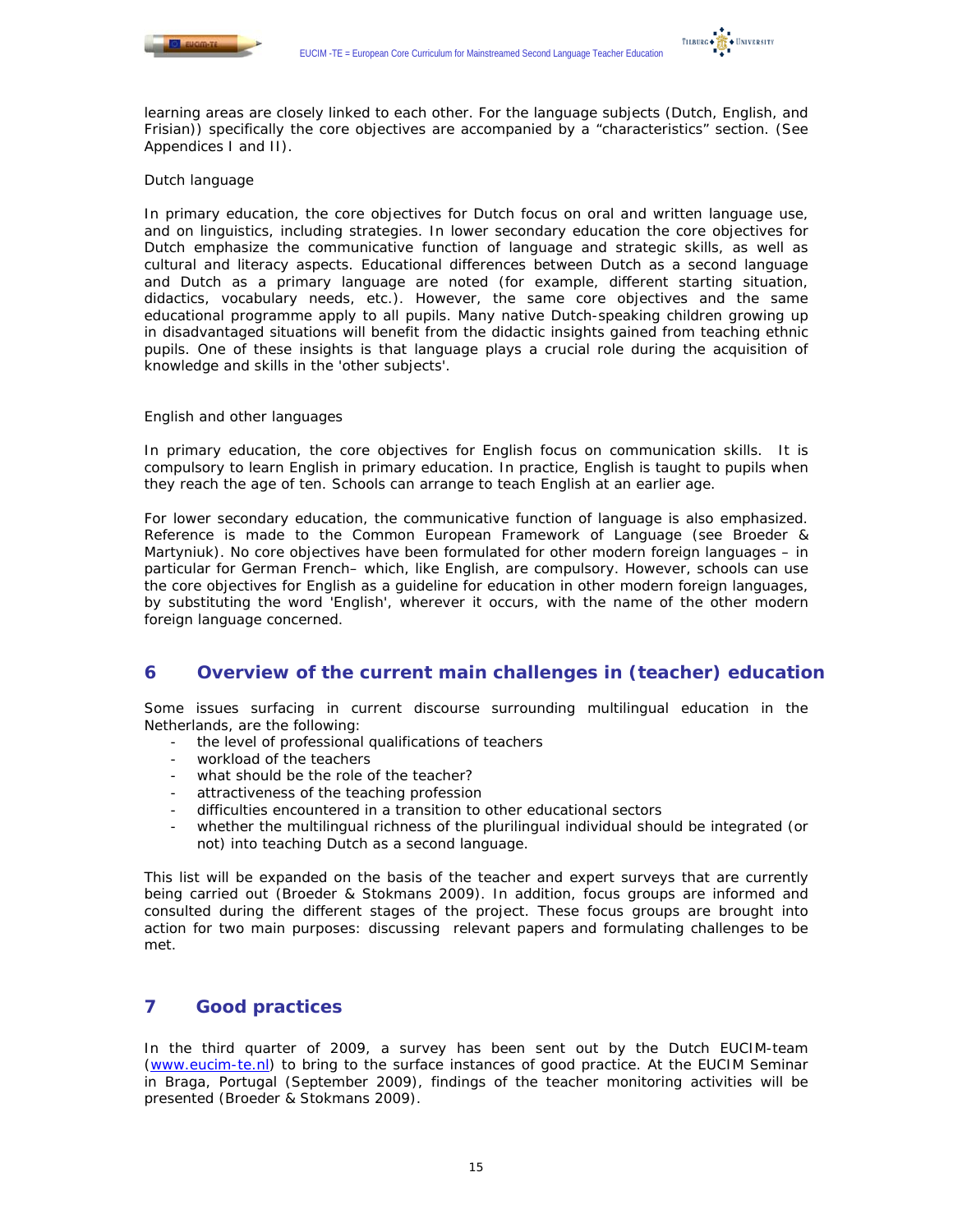



# **8 Conclusions: requirements for the European core curriculum**

In our opinion an important condition to be met to increase the probability of the European core curriculum being adopted in the Dutch educational system is that the European curriculum should meet the requirements specified above. These requirements can be summarized in the three components:

- competence description,
- competence requirements,
- and indicators specifying each of the seven aspects of teacher competences.

However, in order to be effective in terms of improving the competence level of the pupils, one should realise that skills are learned in a specific social context. This social context includes at least two factors. Firstly, the language context at home holding language use and acceptance of school language in off school situations (see Stokmans & Broeder, to appear). And secondly the language context in the classroom, holding the pupils attitudes toward school language and acceptance of school language by the pupils (see Stokmans, 1999, 2003). In other words aspects related to the plurilingual learner in the multilingual classroom.

Since the core curriculum focuses on the competences that relate to the interaction with pupils/students, competence aspects 1 to 4 are the most important.

| Aspects of competences                            | with students | with<br>colleagues | with working<br>environment | with<br>him/herself |
|---------------------------------------------------|---------------|--------------------|-----------------------------|---------------------|
| Interpersonal                                     |               |                    |                             |                     |
| Pedagogical                                       |               |                    |                             |                     |
| Expertise in a subject and<br>in teaching methods |               | h.                 |                             |                     |
| Organizational                                    |               |                    |                             |                     |

*Table 6: Aspects of teacher's competences (SBL 2004)* 

Next to these more general requirements, the knowledge base for Dutch language provides quite detailed information about the requirements set for a European core curriculum in the Dutch educational system. This knowledge base focuses on content and didactics and thus specifies competence aspects 2 and 3 more closely.

Last but not least, it should be realized that the aspects of competences required as well as a more detailed description of competence aspects 2 and 3 are specified (or will be specified in the near future) for each of the three educational levels:

- for teachers in primary education;
- for teachers in secondary and vocational education;
- for teachers in pre-higher education, i.e., the last two years of higher general secondary education (HAVO) and the last three years of pre-university education (VWO).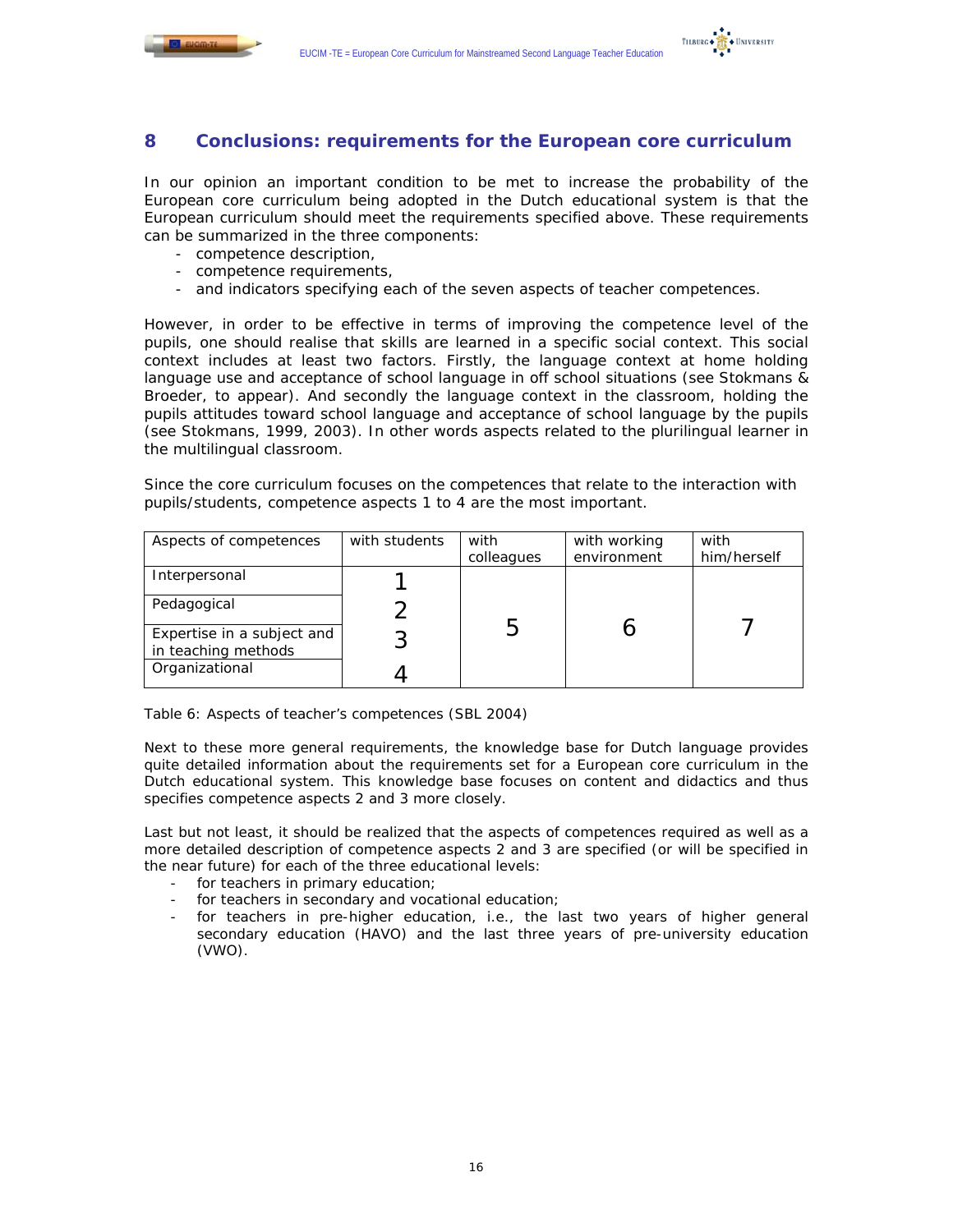

# **Consulted and useful references**

- Broeder, P. (2007). A developmental perspective on additional language education. In: J. McPake, T. Tinsley, P. Broeder, L. Mijares, & W. Martyniuk, *Valuing all languages in Europe,* Straatsburg: ECML Council of Europe Publishing. p. 15-22.
- Broeder, P. & G. Extra (1999). *Language, ethnicity and education. Case studies on immigrant minority groups and immigrant minority languages*, Clevedon: Multilingual Matters.
- Broeder, P. & W. Martyniuk (2008). Language education in Europe: The Common European Framework of Reference, In: N. Van Deusen-Scholl & N. Hornberger (eds.), *Encylopedia of language and education*, New York: Springer, 209-226.
- Broeder, P. & M. Stokmans (2009). *School language and the multilingual classroom: the teacher's perspective*, Presentation EUCIM-TE Seminar, Braga November 19-20, 2009.
- CBS (2008). *Jaarboek onderwijs in cijfers 2008* [Yearbook Educational Statistics 2008], The Hague: Central Bureau for Statistics.
- CBS (2008). *Jaarrapport integratie 2008* [Yearbook Integration 2008], The Hague: Central Bureau for Statistics.
- Eurydice (2007). *Het onderwijssysteem in Nederland 2007* [The education system in the Netherlands 2007], The Hague: Ministry of Education, Culture and Science
- Eurydice (2008). *Key data on teaching languages at school in Europe,* (available at www.eurydice.org).
- Eurydice (2009). *Integrating immigrant children into schools in Europe,* (available at www.eurydice.org).
- European Agency for Development in Special Needs Education (2008), (available at www.eurydice.org).
- Extra, G., R. Aarts, T. van der Avoird, P. Broeder & K. Yagmur (2002). *De andere talen van Nederland: thuis en op school*, Bussum: Coutinho.
- Inspectorate of Education (2007). *The state of education in the Netherlands* 2006/2007, Utrecht: Inspectorate of Education.
- Kennisbasis Nederlandse taal voor de PABO (2009). *Voetstuk van de PABO* (available at www.kennisbasispabo.nl).
- Kerndoelen primair onderwijs (2006). [Core objectives primary education], (available at (http://www.minocw.nl/kerndoelen).
- Kerndoelen secundair onderwijs (2006). [Core objectives secondary education], (available at (http://www.minocw.nl/kerndoelen).
- Ministry of Education, Culture and Science (2007). *Key Figures*, 2003-2007. The Hague: Ministerie van OCW.
- Ministry of Education, Culture and Science (2008). *Krachtig meesterschap*, [Powerful Mastership], The Hague: Ministerie van OCW.
- Ministry of Education, Culture and Science (2009-2011). *Werken aan kwaliteit,* [Working on Quality], The Hague: Ministerie van OCW.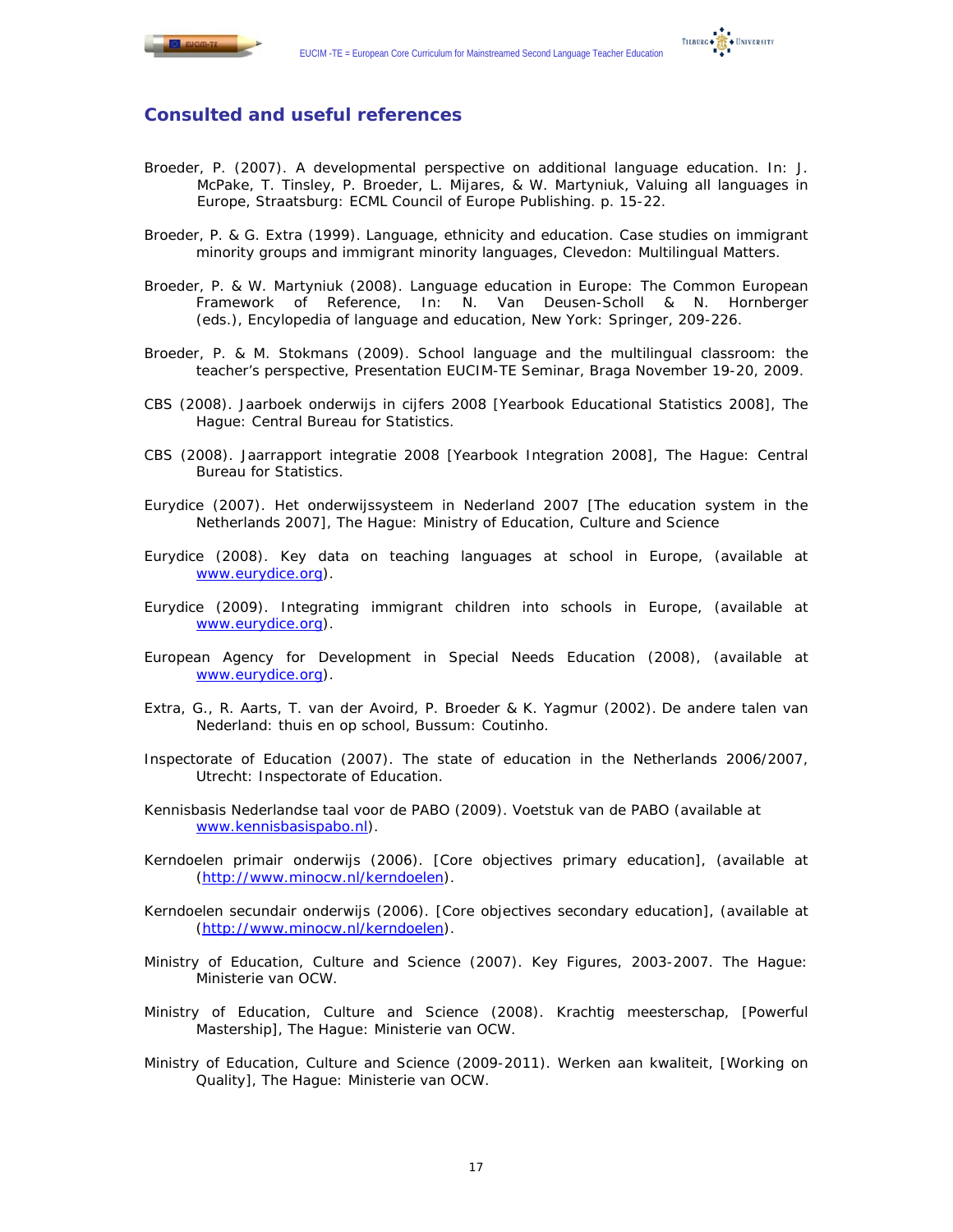

TILBURG . THE UNIVERSITY

- Ministry of Education, Culture and Science (2008). *Key Figures 2003 2007 Education, Culture and Science*, The Hague: Ministerie van OCW (available at www.minocw.nl).
- SBL (2004). *Competence requirement teachers*, Association for the Professional Quality of teachers (available at www.lerarenweb.nl).
- SBL (2004). *Good quality teachers for good quality education,* Association for the Professional Quality of teachers (available at www.lerarenweb.nl).
- SLO (2007). *Core affairs.* The Netherlands. Enschede: SLO.
- Stokmans, M.J.W. (1999). Reading attitude and its effect on leisure time reading, *Poetics* 26 (4), 245-261
- Stokmans, M.J.W. (2009). How heterogeneity in cultural tastes is captured by psychological factors: A study of reading fiction, *Poetics* 31 (5-6), 423-439.
- Stokmans, M.J.W. & P. Broeder (to appear). *Why do migrant children in the Netherlands read more than Dutch children?*
- Thijs, A., B. van Leeuwen & M. Zandbergen (2008). *Inclusive education in the Netherlands*, Enschede: SLO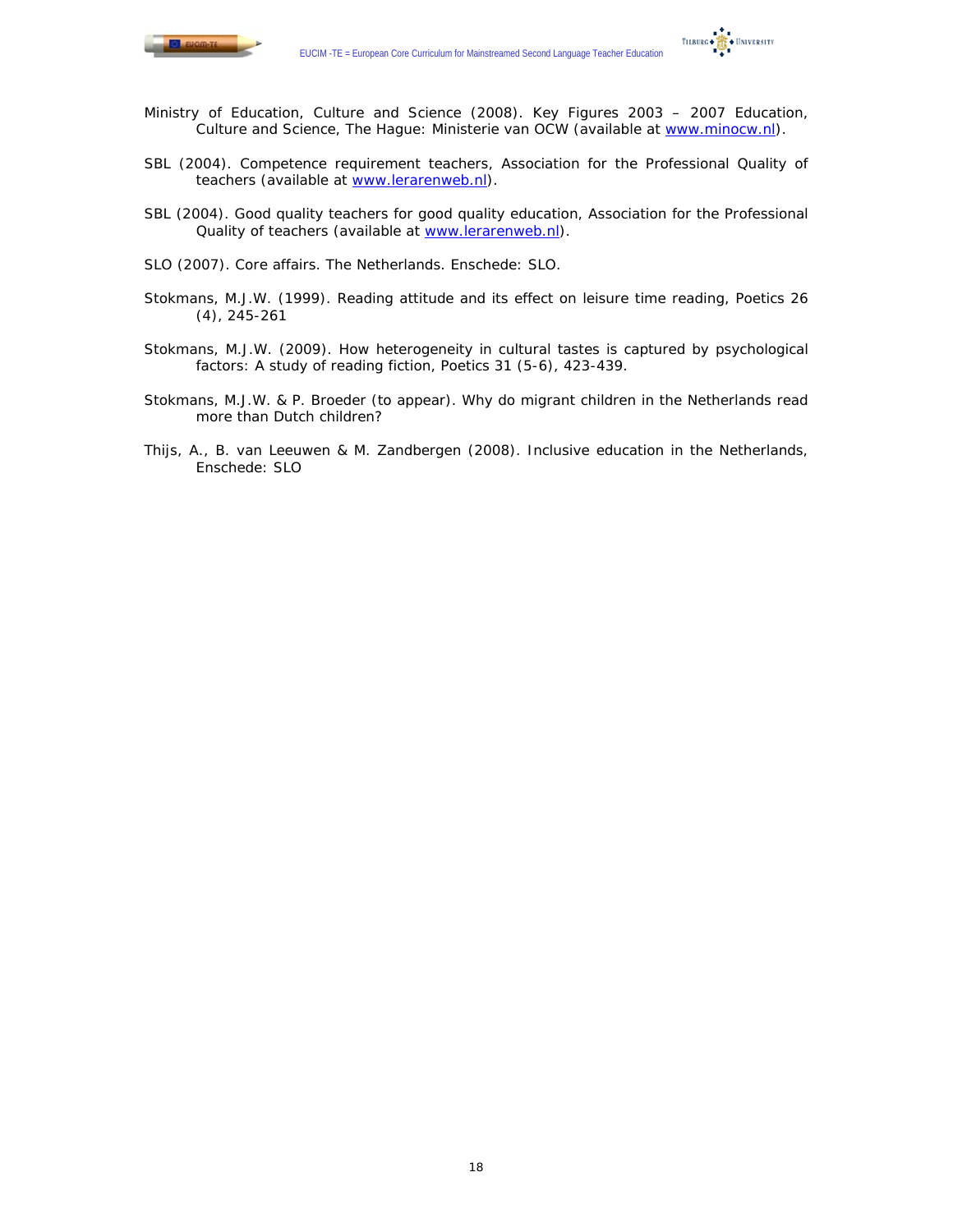



# **Appendix I:**

# **Core objectives primary education 2006**

Kerndoelen primair onderwijs 2006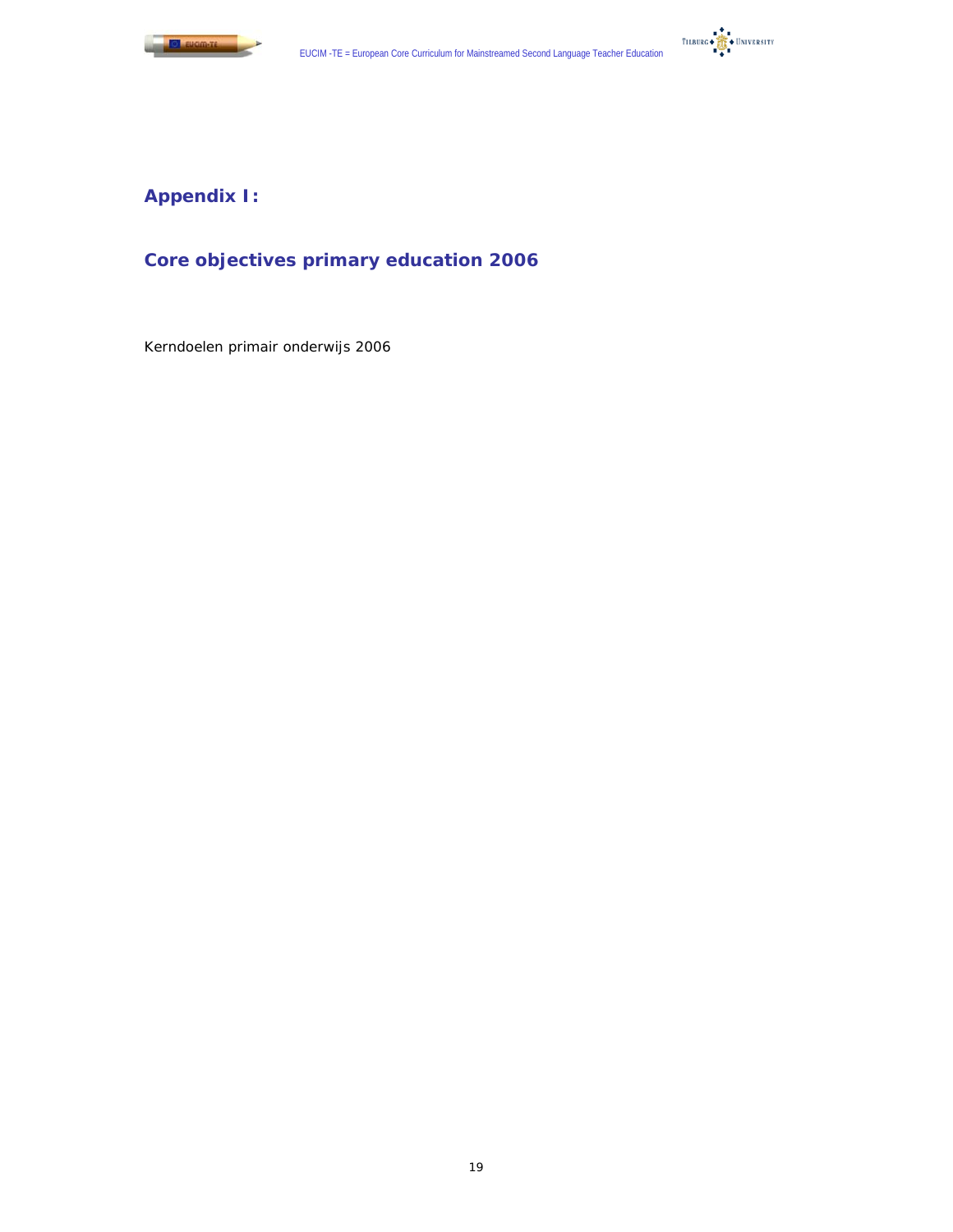

# **Core objectives primary education 2006**

# **Preamble**

Primary education aims to broadly educate children. The education addresses their emotional and intellectual development, the development of their creativity, and their acquisition of social, cultural and physical skills. The core objectives help put all this into practice. The whole of cohesive, and therefore consecutively numbered, core objectives represents the contents of primary education. The core objectives in this list are divided into chapters for Dutch language, English language, Frisian language, mathematics and arithmetic, exploratory social studies, art education and physical education. Core objectives provide guidelines. They indicate the goals each school should at least strive for. Three comments need to be given here, however.

First of all, the objectives describe the desired results of a learning process, not the way in which these are to be achieved. The core objectives do not prescribe any didactics. Considering the nature of primary education, teachers should address and stimulate the children's natural curiosity and their need for development and communication. By offering a structured and interactive educational programme, different forms of exploratory education, and interesting themes and activities, children are stimulated in their development.

Secondly, content and objectives should be closely linked, be connected to everyday life, and presented in coherence with each other. In concrete education, objectives from different chapters are applicable simultaneously. For example, language is important in all subjects; culture does not only apply to the artistic domain; and information technology applies to all areas.

Thirdly, attention should be given to objectives that are important for all learning areas: a good working attitude, use of learning strategies, reflection on one's own actions and learning, expression of one's own thoughts and feelings, respectful listening to and criticising of others' opinions, acquisition and processing of information, development of self-confidence, respectful and responsible dealing with each other, and care and appreciation for the living environment.

# **Dutch language**

#### *Characteristics*

Language education is important because the role of language during the acquisition of content and skills in all learning areas – and the transfer among these – is obvious. Education in Dutch as a second language further reinforced this realisation over the past few years. Language education, therefore, is important for the learning successes of children and for the position they will eventually occupy in society.

In addition, language has a social function. Children need to develop their linguistic skills, because they need them now and in the future. This means that education should include communicative situations: lifelike and fascinating readers, discussions about subjects that are interesting to children, and real correspondence with children in other schools.

Language acquisition and education occur in a circular way: content is similar, while complexity and command increases. In other words, Dutch language education aims to turn children into increasingly competent language users in their command of this language, both inside and outside of the school.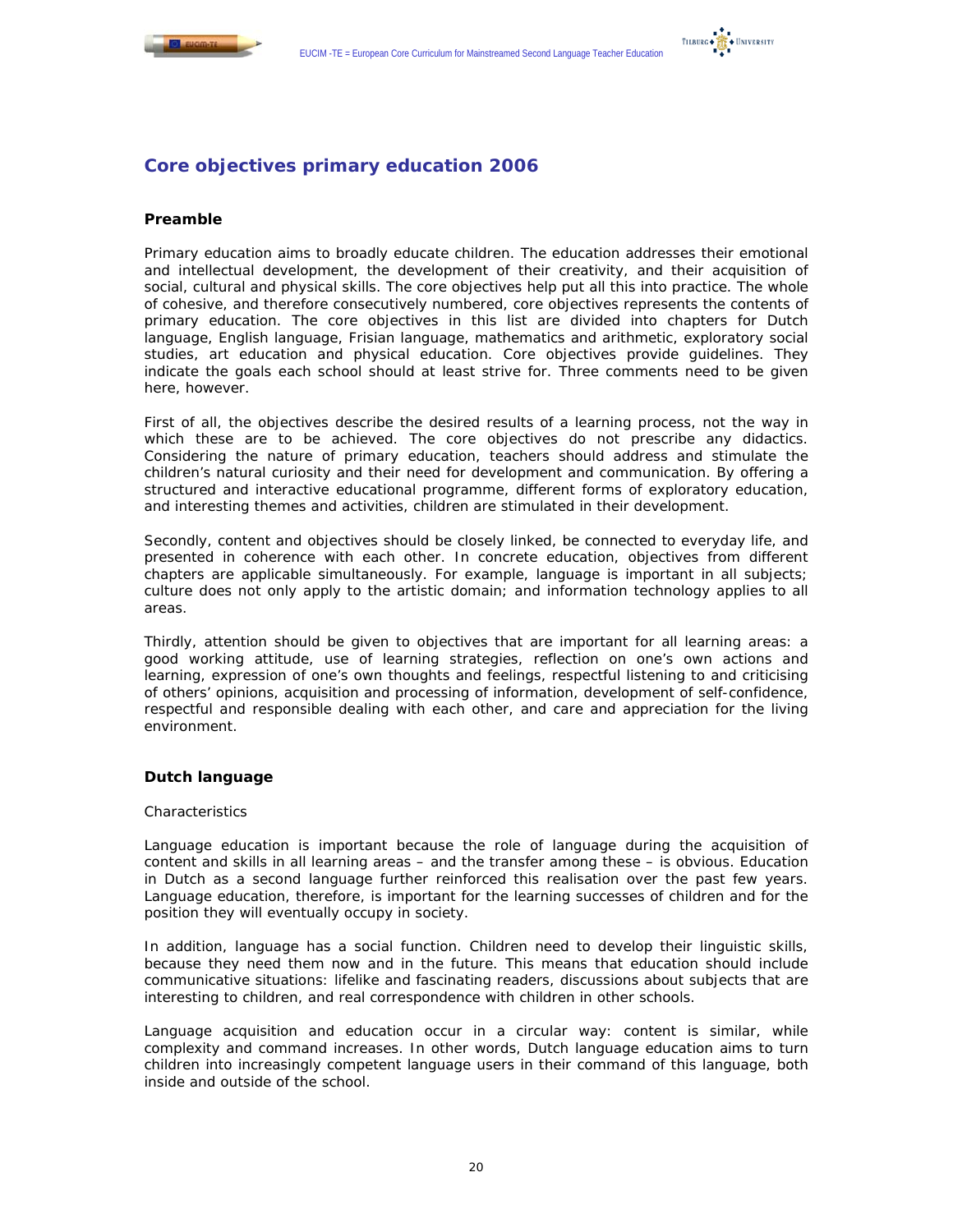

TILBURG . TE . UNIVERSITY

- These competences can be typified in four key words:<br>- copv: copy an action as precisely as possible copy an action as precisely as possible (for example by copying text from the blackboard).
- describe: apply a skill (e.g. report, give information, or ask questions) in their own way and in their own words.
- structure: give structure in their own ways.
- assess: reflect about possibilities, evaluate.

These key words are not easily formulated and included in core objectives, because they often refer to a combination of competences. Written linguistic skills take up an important position. 'Literacy' presumes more than just the technique of reading and writing. It also implies insight into its social function and a positive attitude. This development is started before the child attends primary school, when the child is read to or when stories are exchanged in the family environment, and is continued in school. And although the development of written language skills is focussed on, the development of oral language skills remains important as well. Expansion of the child's vocabulary, attention to language and thinking, application of listening strategies, reading aloud and telling – these are activities that further develop the oral language skills, while also forming preconditions for the written domain.

Linguistics and language use present children with tools to talk and think about language. Traditionally, these mainly concerned grammar and sometimes the consideration of interesting language phenomena. Today, they particularly concern the child's insight into his own strategies of language use and those of others, so that he learns to use them in an increasingly conscious and purposeful manner. In addition to language as a system, reflection on one's own language use is important. Linguistics should not form a separate subject, but should be integrated in (parts of) other domains.

Education in Dutch as a second language is often different in nature from education in Dutch as a primary language: the starting situation of the pupils is different, the didactics differ, the educational programme is sometimes phased differently, and there is more emphasis on the expansion of vocabulary. However, the same objectives and the same educational programme apply to all pupils. Many native-speaking children who grow up in disadvantaged situations will benefit from the didactic insights gained from teaching ethnic pupils. One of these insights is that language plays a crucial role during the acquisition of knowledge and skills in the 'other subjects'.

#### *Core objectives*

#### *Oral education*

- 1 The pupils learn to acquire information from spoken language. At the same time, they learn to reproduce this information – orally or in writing – in a structured way.
- 2 The pupils learn to express themselves in a meaningful and engaging manner when giving or requesting information, reporting, giving explanations, instructing, and participating in discussions.
- 3 The pupils learn to assess information in discussions and in conversations that are informative or opinion forming in nature and learn to respond with arguments.

#### *Written education*

- 4 The pupils learn to retrieve information from informative and instructive texts, including diagrams, tables and digital sources.
- 5 The pupils learn to write meaningful and attractive texts with different functions, including: informative, instructive, convincing, or enjoyable.
- 6 The pupils learn to structure information and opinions when reading educational, study-oriented, and other instructive texts, as well as systematically structured sources, including digital ones.
- 7 The pupils learn to compare and assess information and opinions in different textual forms.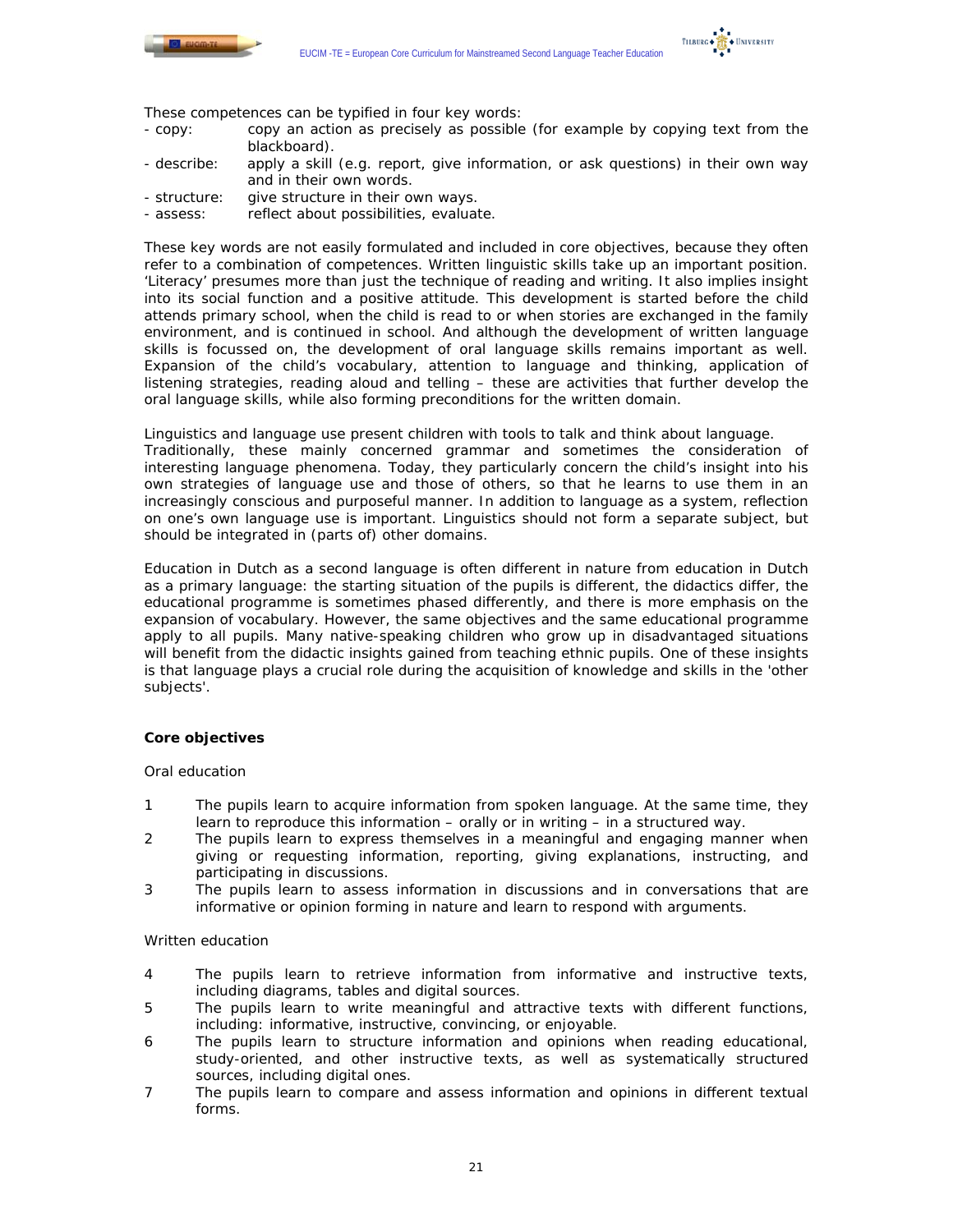

TILBURG . TE . UNIVERSITY

- 8 The pupils learn to structure information and opinions when writing a letter, a report, a form, or a paper. While doing so, they pay attention to syntax, correct spelling, writing legibly, type page, as well as, in some cases, images and colour.
- 9 The pupils derive pleasure from reading and writing of stories, poems and informative texts intended for them.

### *Linguistics, including strategies*

- 10 The pupils learn to recognise, express, use, and assess strategies in the objectives for 'oral language education' and 'written language education'.
- 11 The pupils learn a number of linguistic principles and rules. Within a sentence, they are able to distinguish between subject, verbal predicate, and parts of a predicate. The pupils know the rules for spelling of verbs, the rules for spelling of other words besides verbs, and the rules for the use of punctuation marks.
- 12 The pupils acquire an adequate vocabulary and strategies for the understanding of words as yet unknown to them. 'Vocabulary' includes terms that allow pupils to think and talk about language.

# **English language**

#### *Characteristics*

As a result of the increasing internationalisation, a growing mobility, and the ever-expanding possibilities in communication using the new media, command of the English language is increasingly important to everybody. The position of English in primary education is based upon European policy and the principle that a reasonable command of that language is achieved when English education is commenced at an early age. The purpose of English language lessons is to lay a foundation for communication with native English speakers and others who speak English outside of the school. This initial impetus is further developed during the period of basic secondary education. In primary school, education in the English language is linked to the content of other subjects wherever possible. For example to the content of personal and world orientation. This concerns simple, everyday subjects, such as: 'how do you live', 'spare time and hobbies', 'your body', and 'the weather'.

In primary school, English language education particularly concerns oral communication and the reading of simple text forms. Writing is limited to an introduction to the spelling of a number of common English words. In addition, children learn to look up the meanings and spelling of words using a dictionary.

### *Core objectives*

- 13 The pupils learn to acquire information from simple spoken and written English texts.
- 14 The pupils learn to ask and give information in English about simple subjects while developing a confident attitude in expressing themselves in that language.
- 15 The pupils learn the spelling of a number of simple words about everyday subjects.
- 16 The pupils learn to look up the meanings and spelling of English words using a dictionary.

# **Frisian language**

#### *Characteristics*

Primary schools in the province of Friesland are obliged to include education in the Frisian language in their educational programme. This is based on Article 4 of the Primary Education Act: 'In schools in the province of Friesland, education is also given in the Frisian language, unless the Provincial Executive has granted exemption from this obligation after a request by the competent authorities'. Education in the Frisian language, like education in the Dutch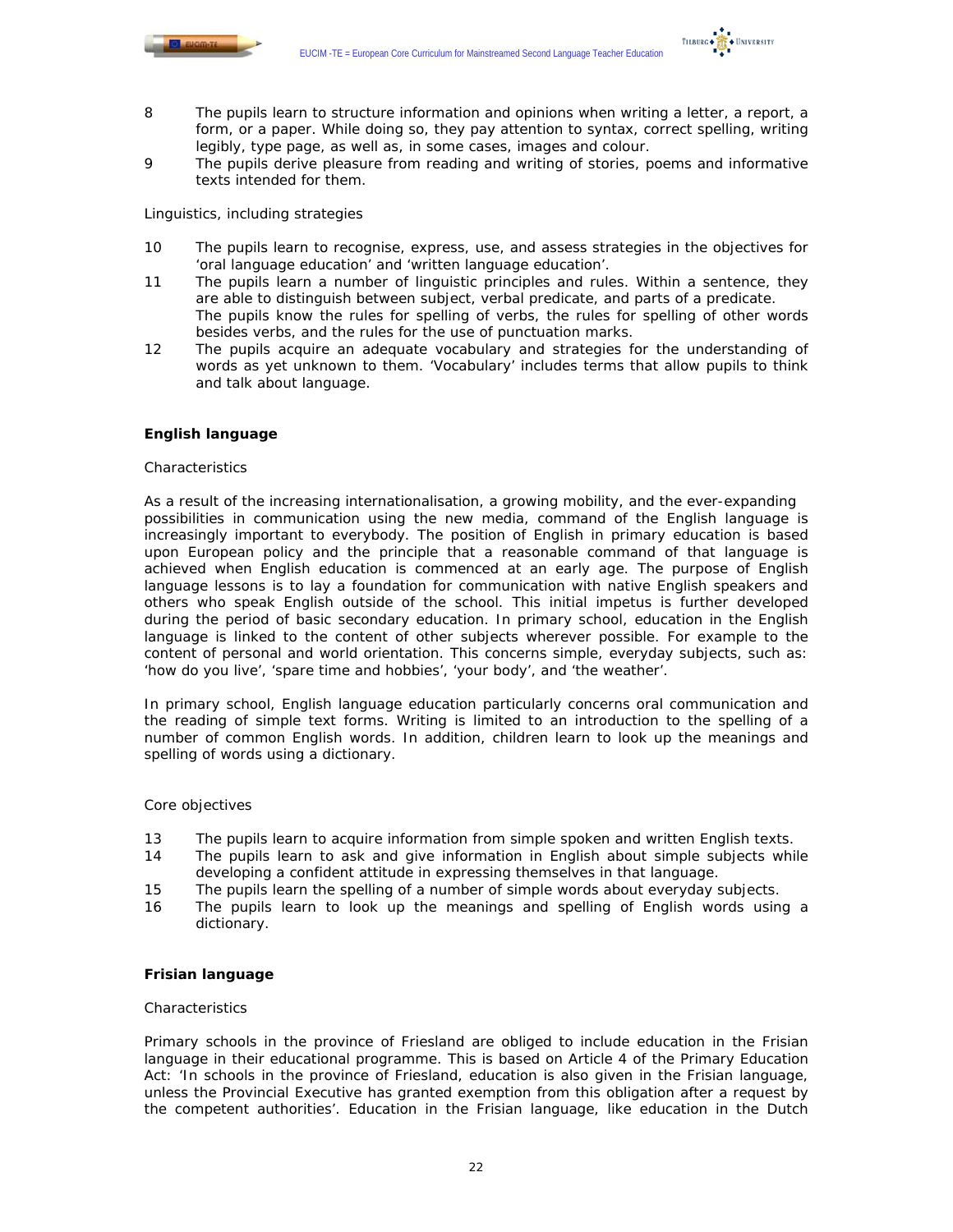

language, has a social function. This social function corresponds to the function of education in the Dutch language: the role of language during the acquisition of content and skills in all learning areas and the transfer between language and 'other subjects'. Therefore, in schools where Frisian is taught, this education is connected to the education in Dutch. There is a transfer between them, for example: expansion of the vocabulary, listening and reading strategies, linguistics.

In addition to the social function, education in the Frisian language has a cultural function as well. Children familiarise themselves with learning to express themselves in the language that is used in the province, the region, the town, the neighbourhood, and the family, in formal and informal situations. While doing so, they participate in the culture of their own region, insofar it coincides with the use of the Frisian language.

In the educational programme, oral linguistic skills take up an important position. These concern subjects that are familiar to the children and relatively simple competences such as describing and structuring. Some reading skills are also pursued. These concern texts that are interesting to the children, whereby reading enjoyment is more important than practice of their understanding of the texts.

Like education in the Dutch language, the acquisition of listening, reading and vocabulary strategies are important. In part, these are transferable from (or to) education in the Dutch language. Apart from this coherence in strategies, linguistics in the broad sense of the term is a domain that forms a rich source of planned and incidental lessons, e.g. the position of the Frisian language in the Netherlands as a whole and in the province of Friesland in particular, and the differences and similarities between the Frisian and Dutch languages in usage, form, vocabulary, etc.

#### *Core objectives*

#### *Oral language education*

- 17 The pupils develop a positive attitude towards the use of Frisian by themselves and others.
- 18 The pupils learn to acquire information from the spoken Frisian language. These concern texts that give information, enjoyment, opinions or instructions about subjects familiar to them.
- 19 The pupils learn to express themselves in a meaningful and engaging manner in situations from their everyday life, in which they request or give information about a subject with which they are familiar.

#### *Written language education*

- 20 The pupils learn to acquire information from popular Frisian texts, such as articles from youth headings, songs, stories, etc.
- 21 The pupils learn to write simple texts in Frisian about everyday subjects, with the purpose of communicating with others about those subjects.

#### *Linguistics, including strategies*

22 The pupils acquire a vocabulary of frequently used Frisian words and strategies for the understanding of words as yet unknown to them.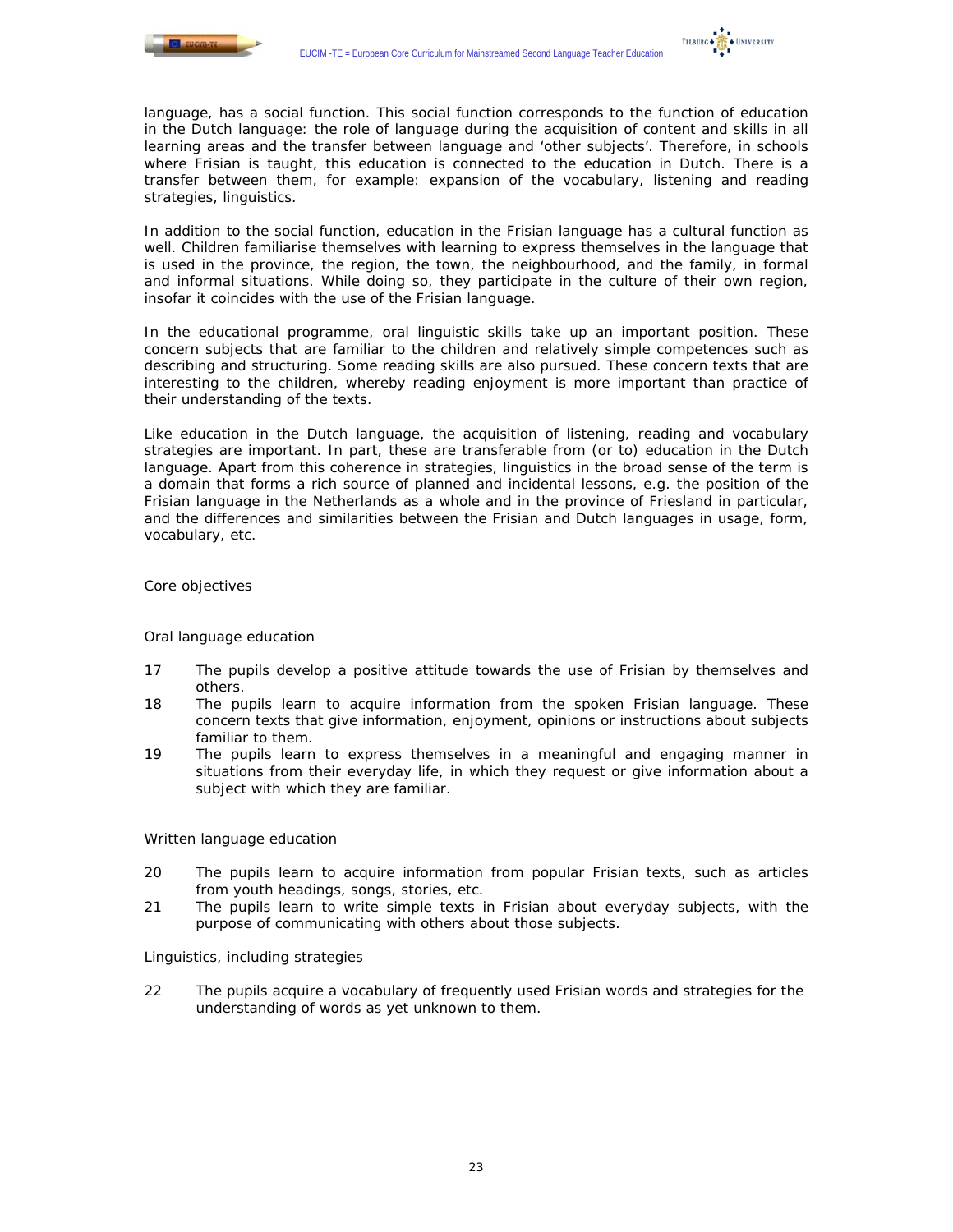



## **Math/Arithmetic**

#### *Characteristics*

In the course of primary education, the children will gradually acquire – in the context of situations that are meaningful to them – familiarity with numbers, measurements, forms, structures, and the relationships and calculations that apply to these. They will learn to use 'mathematical language' and gain 'mathematical literacy' and skills in calculus. This mathematical language concerns arithmetical, mathematical and geometrical terms, formal and informal notations, schematic representations, tables and graphs, and exercises for the calculator. 'Mathematical literacy' and skills in calculus particularly applies to coherent insight in numbers, insight in measurements and three-dimensional insight, a repertoire of ready knowledge, important reference numbers and measurements, characteristic examples and applications, and practice in arithmetic, measurements and geometry. Geometry concerns three-dimensional orientation, the description of phenomena in reality, and the ability to reason on the basis of images in two and three dimensions. The subjects according to which children develop their 'mathematical literacy' have different origins: everyday life, other development areas, and mathematics itself. When selecting and offering the subjects, the children's levels of knowledge and ability are kept in mind, as well as their other areas of development, their interests, and topicalities, so that children will feel challenged to carry out mathematical activity and be able to do maths at their own level, with satisfaction and pleasure, both independently and as a part of a group.

In short, that they are able to ask mathematical questions and formulate and solve mathematical problems. During the arithmetic or maths lesson, the children learn to solve a problem in a mathematical way and explain to others the solution in mathematical language. They learn to give and receive mathematical criticism with respect for another person's point of view. Explanations, formulations and notations, as well as the giving and receiving of criticism, are all part of a specifically mathematical method that will teach children to organise and motivate ways of thinking and to avoid mistakes, independently as well as together with others.

#### *Core objectives*

#### *Mathematical insight and operation*

- 23 The pupils learn to use mathematical language.
- 24 The pupils learn to solve practical and formal arithmetical and mathematical problems and clearly represent argumentation.
- 25 The pupils learn to motivate approaches for solving arithmetical/mathematical problems and learn to assess solutions.

#### *Numbers and calculations*

- 26 The pupils learn to understand the general structure and interrelationship of quantities, whole numbers, decimal numbers, percentages, and proportions, and to use these to do arithmetic in practical situations.
- 27 The pupils learn to quickly carry out the basic calculations in their heads using whole numbers, at least to 100, whereby adding and subtracting up to 20 and the multiplication tables are known by heart.
- 28 The pupils learn to count and calculate by estimation.
- 29 The pupils learn clever ways to add, subtract, multiply and divide.
- 30 The pupils learn to add, subtract, multiply and divide on paper, according to more or less contracted standard procedures.
- 31 The pupils learn to use the calculator with insight.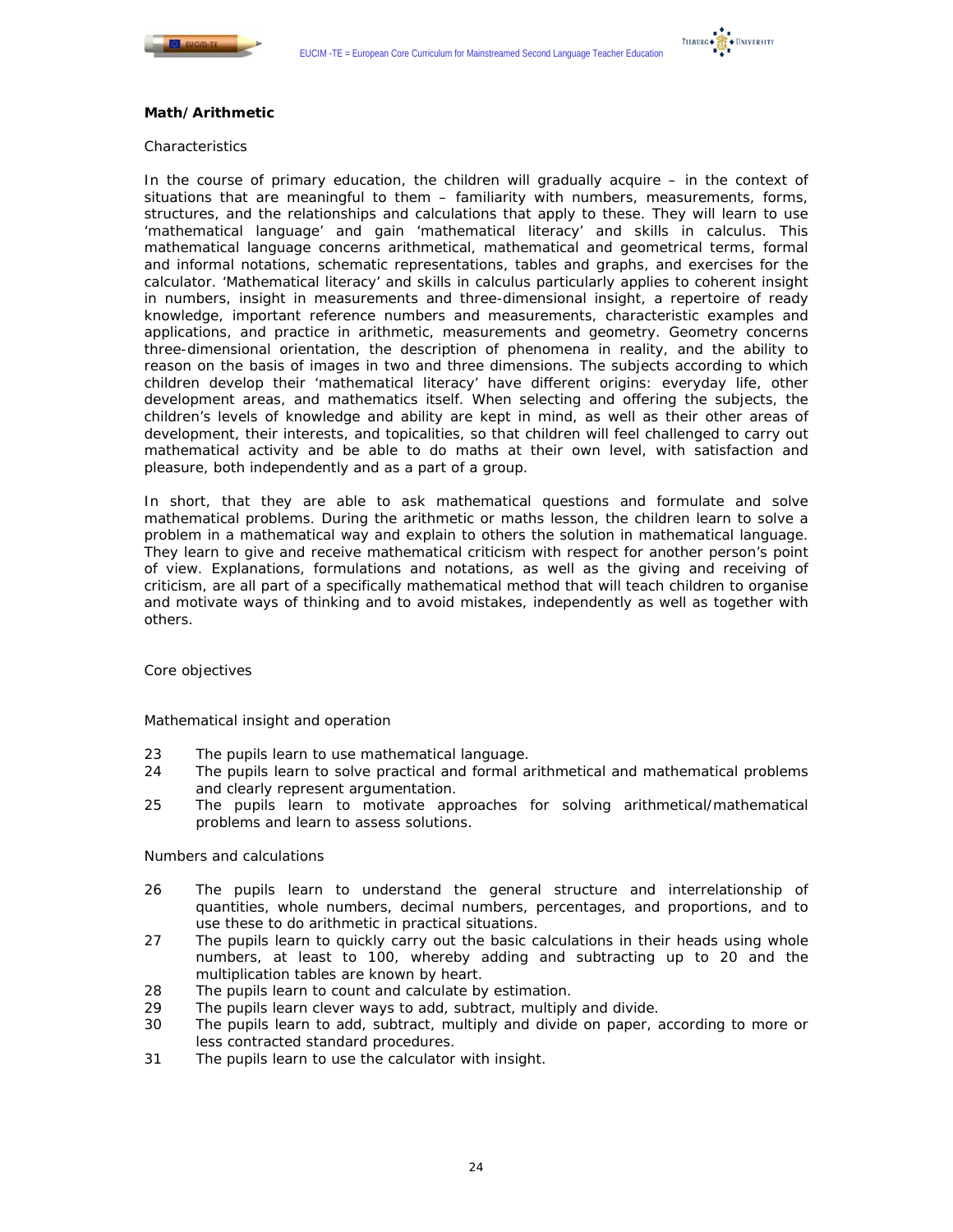



#### *Measuring and geometry*

- 32 The pupils learn to solve simple geometrical problems.
- 33 The pupils learn to measure and calculate using units and measurements, such as time, money, length, circumference, surface area, volume, weight, speed, and temperature.

### **Personal and world orientation**

#### *Characteristics*

In this learning area, pupils orientate on themselves, on how people relate to each other, how they solve problems, and how they give meaning to their existence. Pupils orientate on their natural environment and the phenomena occurring in it. Pupils also orientate on the world around them – nearby and faraway; then and now – and while doing so make use of cultural heritage. Children are naturally curious. They are always on the lookout to learn about themselves and explore the world.

This development need is a starting point for this learning area. At the same time, society, in which the children are growing up, is making its demands. Children are fulfilling, and will fulfil, tasks and roles, for which education is preparing them. These concern the role of consumer, the role of traffic participant, and the role of citizen in a democratic constitutional state. Knowledge about and insight in important values and standards, and knowing how to act accordingly, are preconditions for coexistence. Respect and tolerance are forms of these.

When learning about the ways in which people organise their environment, economic, political, cultural, technological, and social aspects play an important part. These concern matters that are of importance to the giving of meaning to existence, to sustainable development, to (food) safety and health, and to technological achievements.

Orientation on nature includes ourselves, animals, plants, and natural phenomena. Orientation on the world includes the creation of a world view in terms of space and time. Area by area and using map skills, pupils develop a geographic world view.

They develop a historic world view. This means they have knowledge of historic events in parts of the world and of chronology. Pupils learn to continually update their world view (about themselves and the world) by means of current topics.

Wherever possible, educational content about people, nature and the world are presented in coherence. This promotes the pupils' understanding and contributes to a reduction of the overloadedness of the educational programme. Contents from other learning areas are applied to 'personal and world orientation'. For example the reading and writing of texts (reading comprehension), the measuring and processing of information in tables, timelines, graphs, etc. (maths/arithmetic), and the use of images and expressive material (art education). After all, education is particularly aimed at giving pupils insight into meaning and coherence.

#### *Core objectives*

#### *Social studies*

- 34 The pupils learn to care for their own physical and psychological health and that of others.
- 35 The pupils learn to behave in a self-sufficient manner socially, in traffic situations, and as a consumer.
- 36 The pupils learn about the essentials of Dutch and European politics and citizen's duties.
- 37 The pupils learn to behave from a sense of respect for generally accepted standards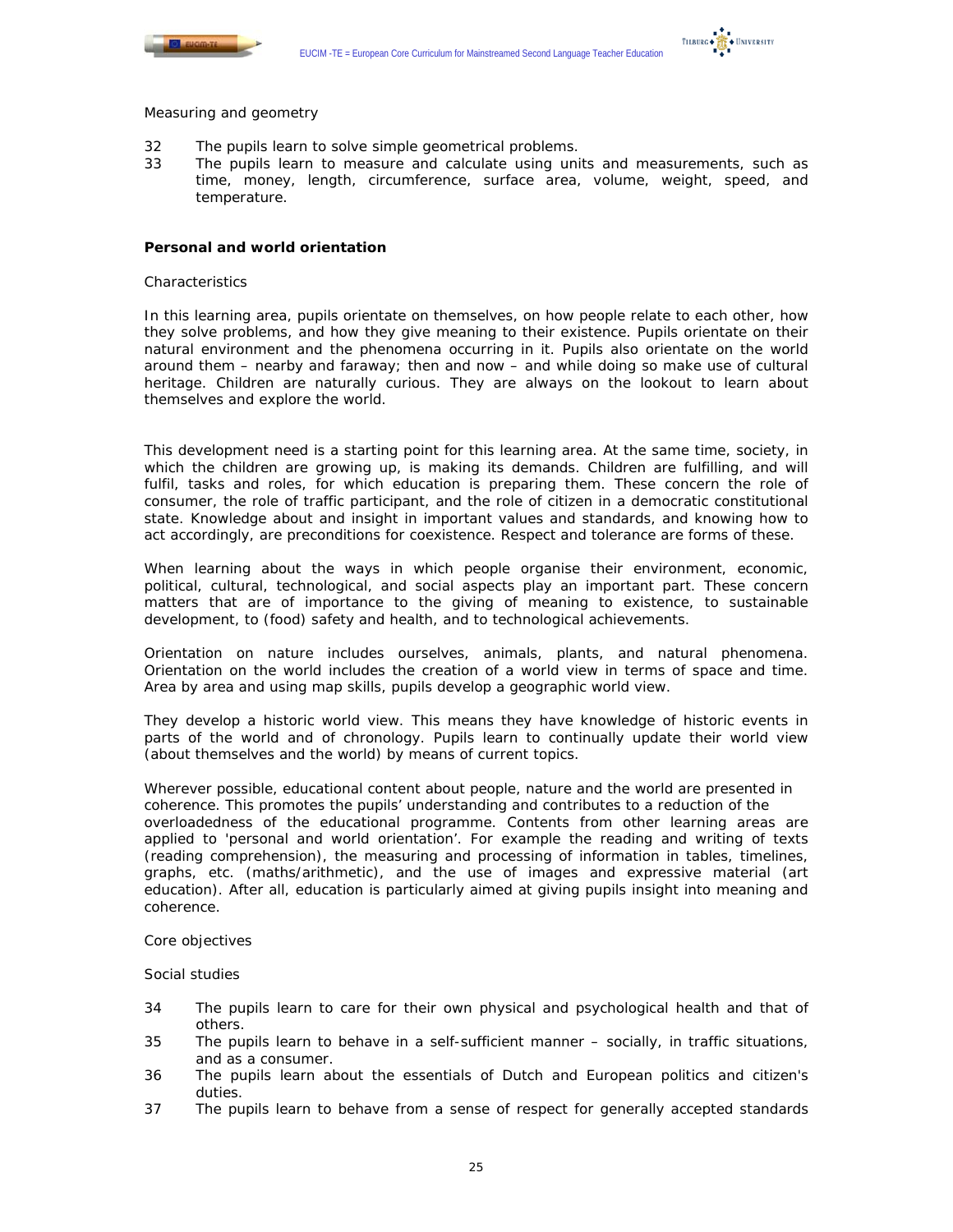



and values

- 38 The pupils learn essentials of religious movements that play an important part in the Dutch pluralistic society, and they learn to respect people's differences of opinion.
- 39 The pupils learn to handle the environment with care.

# *Nature and technology*

- 40 The pupils learn to distinguish and name many common plants and animals in their own environment and the way they function.
- 41 The pupils learn about the makeup of plants, animals and humans and about the form and function of their parts.
- 42 The pupils learn to research materials and physical phenomena, including light, sound, electricity, power, magnetism, and temperature.
- 43 The pupils learn to describe the weather and climates in terms of temperature, precipitation, and wind.
- 44 Concerning products from their own environment, the pupils learn to find connections between form, material use, and the way things work.
- 45 The pupils learn to design, realise and evaluate solutions for technical problems.
- 46 The pupils learn that the position of the earth in relation to the sun causes the differences between seasons and night and day.

#### *Space*

- 47 The pupils learn to compare the spatial organisation of their own environment with other environments in the Netherlands and abroad, from the perspectives of landscape, living, working, government, traffic, recreation, welfare, culture, and religion. Attention is at least given to two member states of the European Union and two countries that became a member in 2004, to the United States, and to a country in Asia, one in Africa, and one in South-America.
- 48 Children learn about the measures that are taken/ have been taken in the Netherlands in order to enable living in areas threatened by water.
- 49 The pupils learn about global spatial spread of population densities and religions, about climates, energy sources and natural landscapes such as volcanoes, deserts, tropical rainforests, high mountain ranges, and rivers.
- 50 The pupils learn to handle maps and atlas, command the basic topography of the Netherlands, Europe and the rest of the world, and develop an up-to-date geographic view of the world.

#### *Time*

- 51 The pupils learn to use simple historic sources and learn to handle time indications and arrangements.
- 52 The pupils learn about the characteristic aspects of the following eras: hunters and farmers; Greeks and Romans; monks and knights; cities and states; explorers and reformers; kings and regents; revolutions and periwigs; commoners and steam engines; the World Wars and the Holocaust; television and the computer.
- 53 The pupils learn about important historic persons and events from Dutch history and are able to connect these with examples from world history.

# **Art education**

#### *Characteristics*

Art education helps children become acquainted with the artistic and cultural aspects of their world. This domain is especially concerned with those aspects of cultural heritage that people have used during the course of time to give form and meaning to their existence.

Another thing art education is concerned with is the acquisition of some knowledge of the present-day artistic and cultural diversity. This takes place both in school and via regular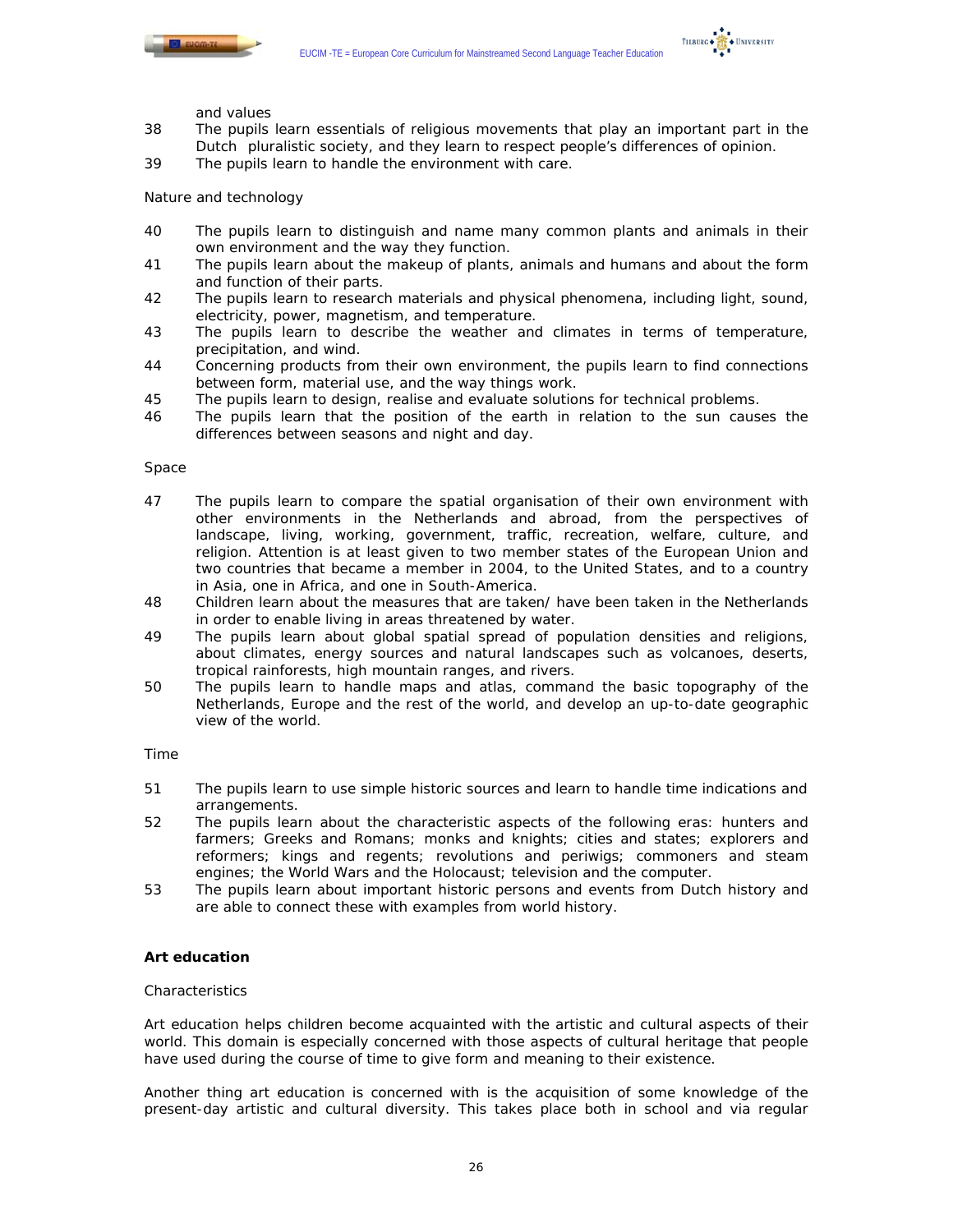



Wherever possible, subjects are used that are linked to those in other learning areas. This way, education becomes more cohesive and therefore more meaningful for pupils. But above all, the authentic contribution made by art education is to stimulate children in their development.

#### *Core objectives*

- 54 The pupils learn to use images, language, music, games and movement to express their feelings and experiences and to communicate with.
- 55 The pupils learn to reflect upon their own work and the work of others.
- 56 The pupils acquire knowledge about and learn to appreciate aspects of cultural heritage.

#### **Physical education**

#### *Characteristics*

Children love to move and move around a lot. Just watch how toddlers behave in the playground during playtime. An important goal of this learning area is to maintain this active lifestyle. To achieve this, children learn to participate in a wide range of exercise activities during physical education lessons, in order to build up a broad 'movement repertoire'. This repertoire includes motor aspects as well as social skills.

During attractive exercise situations, pupils learn about the principal aspects of the most important forms of exercise and sports. These include movements such as balancing, jumping, climbing, swinging, tumbling, running, and moving to music. Also included are sports and games, such as playing tag, goal games, throwing games, juggling, and romping games. From this programme, children will also be able to find their way in the out-of-school exercising and sports culture and the more seasonal activities.

Most exercise and sports activities are participated in as a group, which makes it necessary to learn about the rules that apply, how to abide by them, and who plays which part. In addition, it is necessary to learn to help each other, watch over each other's safety, respect each other's possibilities, and explore one's own possibilities. Exercising is and should be fun. Fun is essential in order to continue to participate in exercising activities.

- 57 The pupils learn to participate in a responsible way in the surrounding exercise culture and learn to experience and perform the main principles of the most important sports and exercise forms.
- 58 In collaboration with others, the pupils learn to participate in exercise activities in a respectful way, agree on regulations thereof, evaluate their own exercise possibilities and take these into account when participating in activities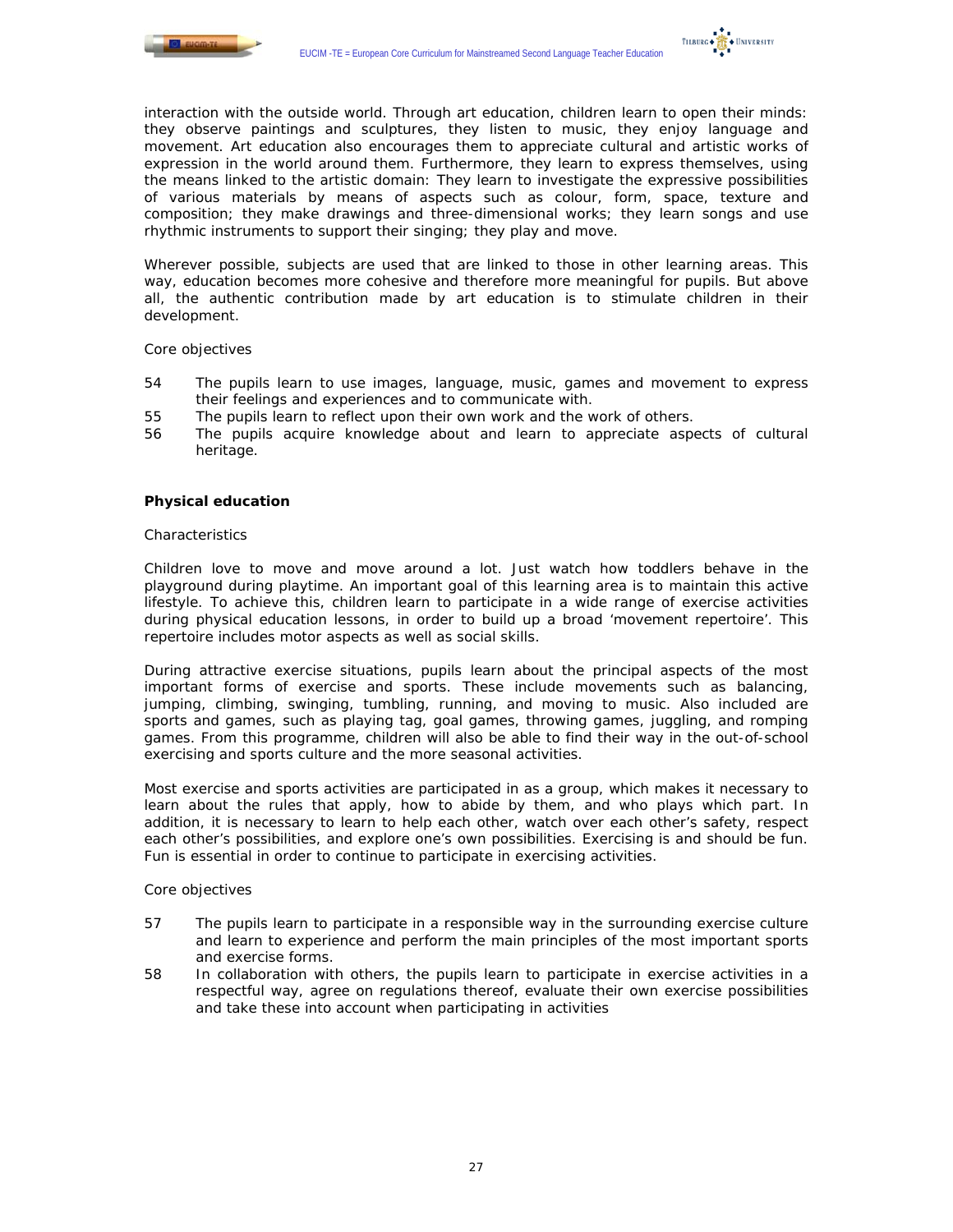



# **Appendix II:**

# **Core objectives secondary education 2006**

Kerndoelen voortgezet onderwijs 2006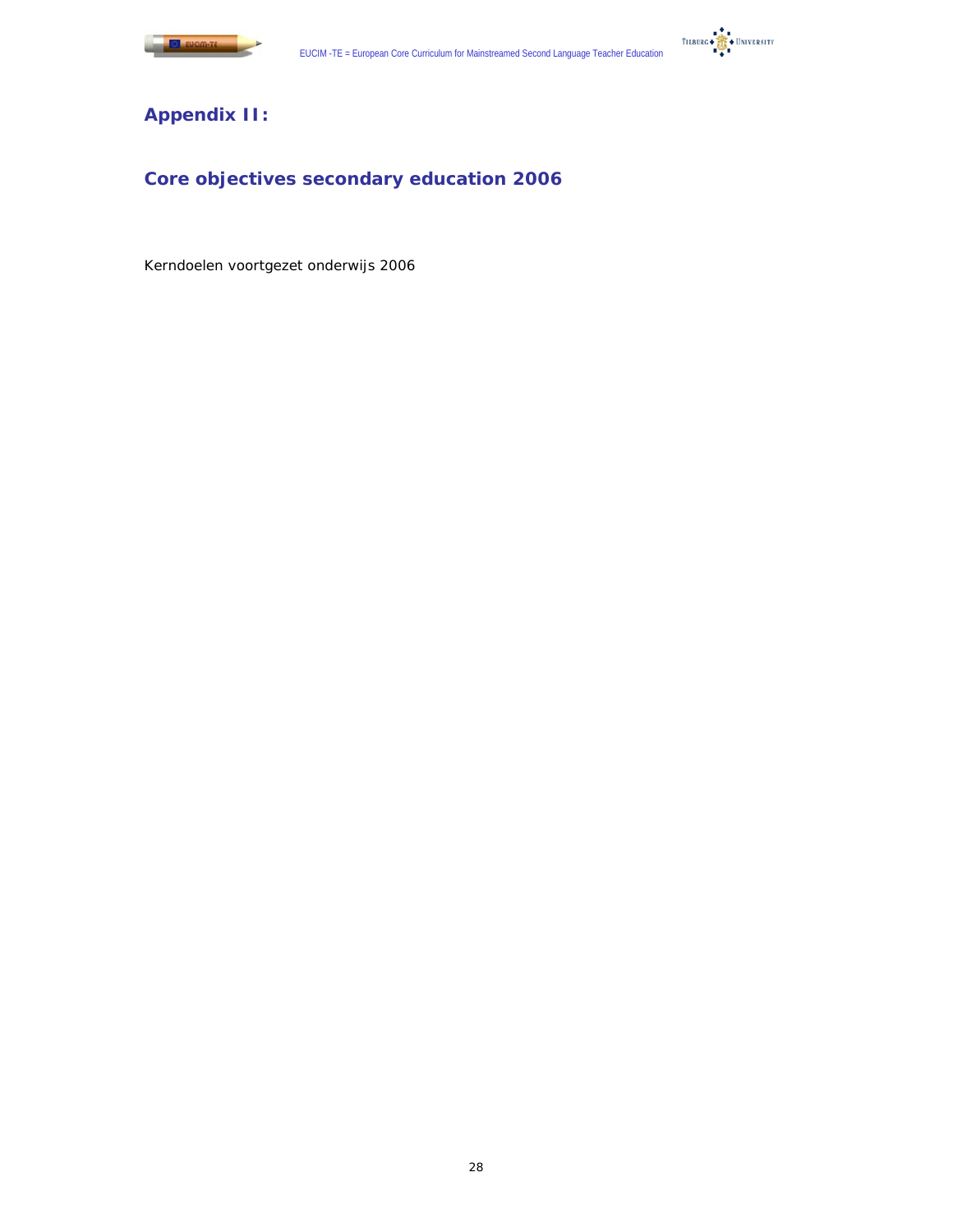



# **Core objectives lower secondary education 2006**

# **Dutch**

The first ten core objectives are particularly aimed at the communicative function of the Dutch language and assign an important role to strategic skills. In addition, attention is given to cultural and literary aspects (core objectives 2 and 8).

# *Core objectives*

- 1. The pupil learns to express himself comprehensibly, both orally and in writing.
- 2. The pupil learns to adhere to conventions (spelling, grammar, use of words) and learns to appreciate the significance of these conventions.
- 3. The pupil learns to use strategies to expand his vocabulary.
- 4. The pupil learns to use strategies to acquire information from spoken and written texts.
- 5. The pupil learns to find, arrange and assess information in written and digital sources, for himself and others.
- 6. The pupil learns to participate in meetings, planning and group discussions.
- 7. The pupil learns to give oral presentations.
- 8. The pupil learns to read stories, poems and informative texts that are close to his sphere of interest and that help expand his perception of the environment.
- 9. The pupil learns to structurally prepare and participate in language activities, such as speaking, listening, writing and reading.
- 10. The pupil learns to reflect upon the way he carries out his language activities and, based upon these and the reactions by others, learns to draw conclusions in order to carry out new language activities.

# **English**

The eight core objectives for the subject of English language are also particularly aimed at the communicative function. The emphasis lies on English as a world language. Especially the core objectives 11, 14, 15, 16 and 17 tie in with the European Framework of Reference [Council of Europe (1998), Modern languages; Learning, teaching, assessment. A Common European Framework of Reference (pp. 131-135) Strassbourg: Council of Europe]. Depending on the pupil population, the school can orientate itself on the result descriptions of the cells in A1, A2 and B1 in the Framework of Reference.

No core objectives have been formulated for other modern foreign languages – in particular the German language and the French language – which, next to the English language, are compulsory for the learning paths on the basis of the new Articles 21 and 22 of the Inrichtingsbesluit WVO (the Dutch Secondary Education Organisation of Teaching Decree). However, schools may use the core objectives for English as a guideline for education in other modern foreign languages, by substituting the word 'English', wherever it occurs, for the name of the other modern foreign language concerned.

- 11. The pupil learns to increasingly familiarise himself with the sound of the English language by listening frequently to spoken and sung texts.
- 12. The pupil learns to use strategies to expand his English vocabulary.
- 13. The pupil learns to use strategies to acquire information from spoken and written English texts.
- 14. The pupil learns to find, arrange and assess information in written and digital sources in English, for himself and others.
- 15. The pupil learns to give others an impression of his everyday life in colloquial speech.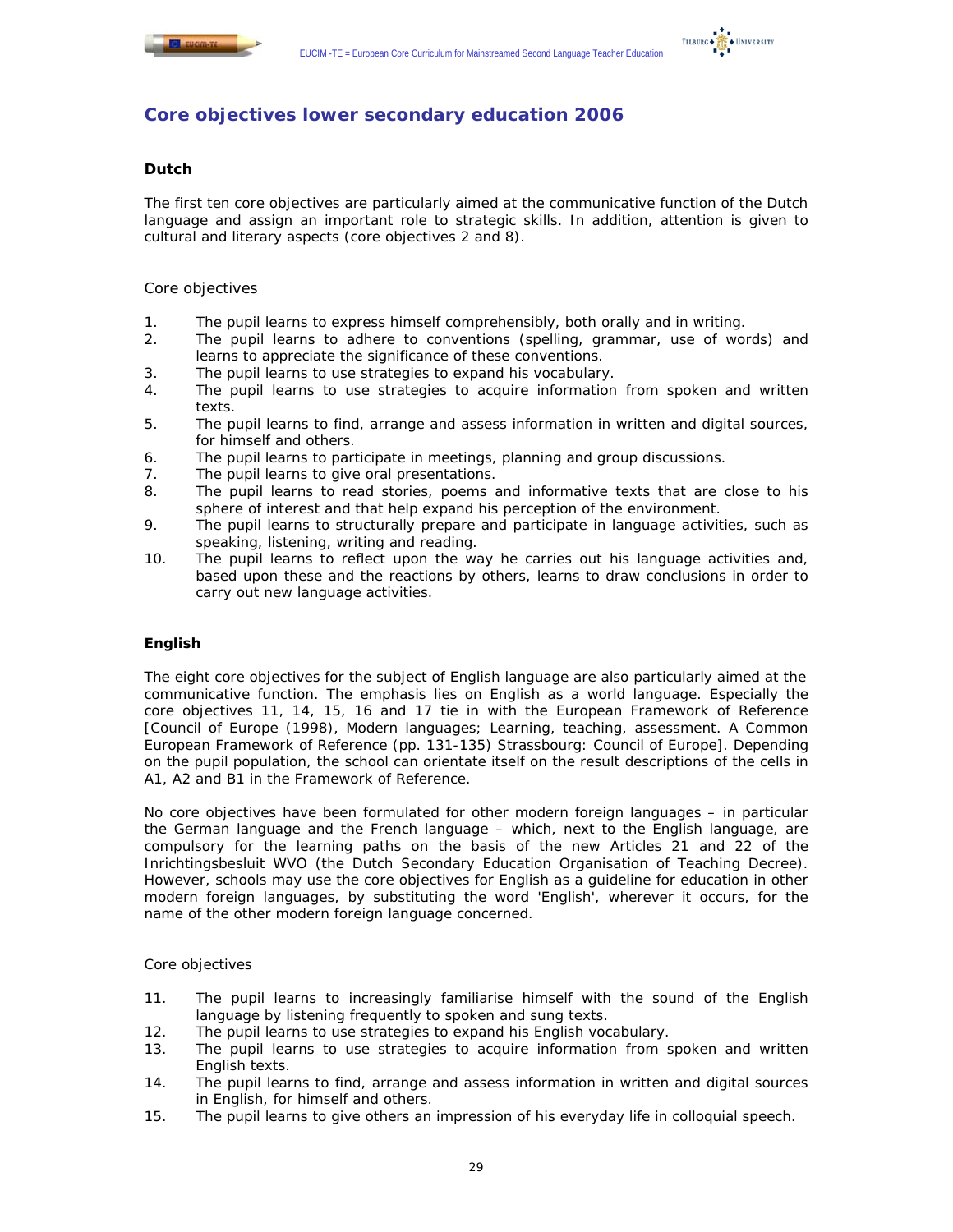

TILBURG . TE . UNIVERSITY

- 16. The pupil learns to conduct standard conversations in order to purchase something, seek information, or ask for help.
- 17. The pupil learns to maintain informal contacts in English by email, letter and chat.
- 18. The pupil learns about the role of English in different types of international contacts.

# **Mathematics and arithmetic**

There are nine core objectives pertaining to mathematics and arithmetic. To some extent, schools are at liberty to develop these according to their different ideologies and learning styles. These core objectives primarily concern the application of (elementary) arithmetic skills and maths both within and outside of the educational programme, both in the lower school and the senior years of secondary education (including the third year of havo and vwo). Systematic attention in the educational programme for (elementary) arithmetic skills is of importance to realise continuing learning lines from primary education, via secondary education, to intermediate vocational education and higher education.

## *Core objectives*

19. The pupil learns to use appropriate mathematical language to structure his own thoughts and to explain the matter to others, and learns to understand the mathematical language of others.

*Core objectives for the lower school in secondary education* 

- 20. Independently as well as together with others, the pupil learns to recognise maths in practical situations and use it to solve problems.
- 21. The pupil learns to set up mathematical argumentation and distinguish it from opinions and allegations, and learns to give and receive criticism while respecting other people's ways of thinking.
- 22. The pupil learns to understand the structure and coherence of positive and negative numbers, decimal numbers, fractions, percentages and proportions, and learns to use these in meaningful and practical situations.
- 23. The pupil learns to calculate exactly and by estimation and reason on the basis of insight, accurately, in the correct order of magnitude, and using margins that are appropriate to the particular situation.
- 24. The pupil learns to measure, learns to understand the structure and coherence of the metric system, and learns to calculate using measures and quantities that are common in relevant applications.
- 25. The pupil learns to use informal notations, schematic images, tables, diagrams, and formulas in order to get a grip on the relationships between quantities and variables.
- 26. The pupil learns to work with forms and structures in two as well as three dimensions, learns to create images of these and interpret them, and learns to calculate and reason using their characteristics and measurements.
- 27. The pupil learns to systematically describe, structure and visualise data, and learns to critically assess data, representations and conclusions.

# **Man and nature**

The next eight core objectives cover a large area regarding content, concerning physical, technological and care-related subjects. These core objectives describe in global terms what is concerned: an investigative attitude towards nature, recognising relationships and interactions, linking of theories and models to practical work and observation, promoting sustainability. The core objectives start with the asking of questions (28, 31) and continue via the approach of key concepts (29, 30) to those in which more specific subjects and skills are addressed (32 t/m 35).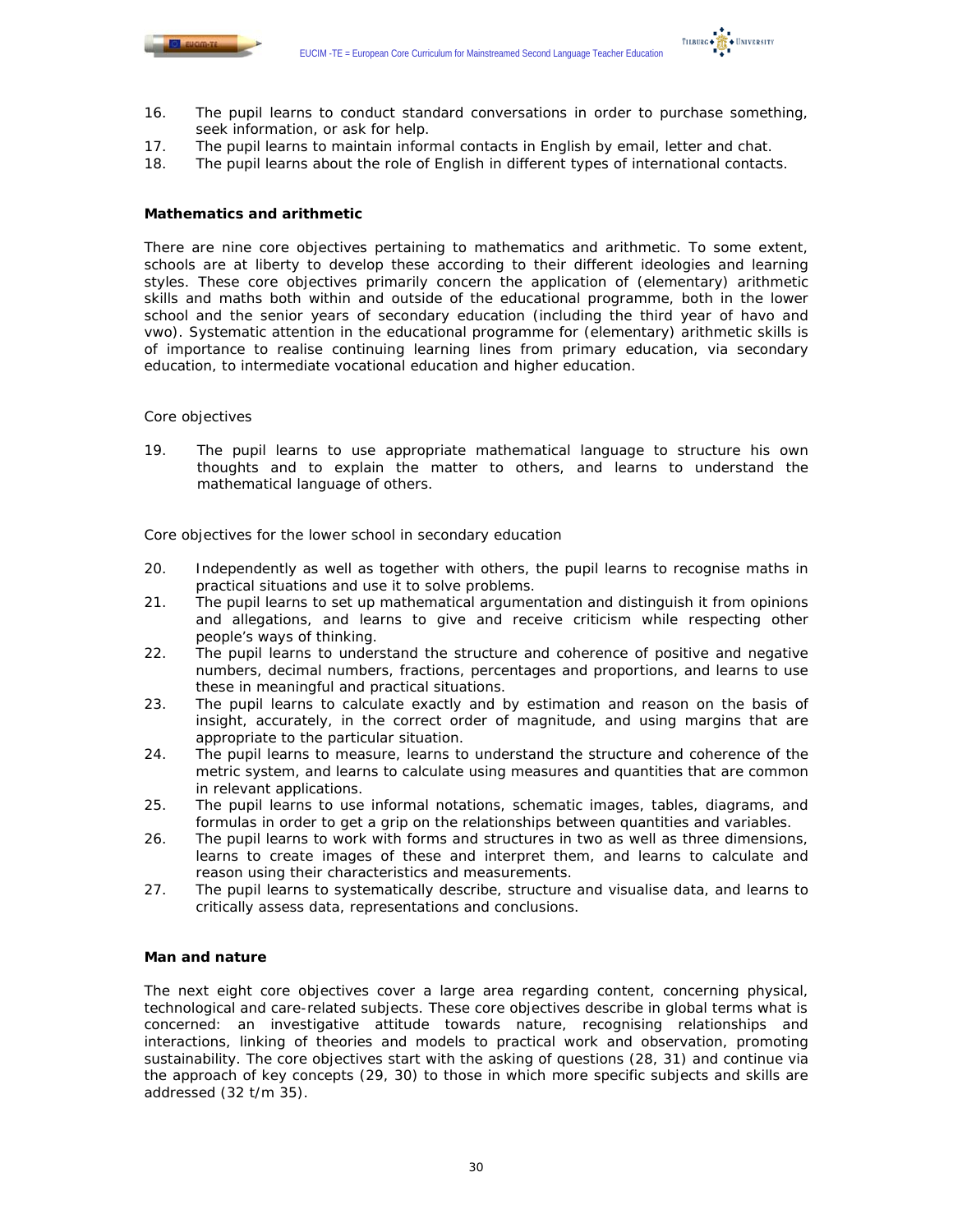



#### *Core objectives*

- 28. The pupil learns to turn questions about physical, technological and care-related subjects into research questions, carry out research about such subjects, and give a presentation of the results.
- 29. The pupil learns to acquire knowledge about and insight into key concepts in living and non-living nature, and learns to relate these key concepts to situations from everyday life.
- 30. The pupil learns that humans, animals and plants are interrelated with each other and their environment, and that technological and physical applications may influence both positively and negatively the sustainable quality of the environment.
- 31. In various ways, for example by carrying out practical work, the pupil learns to acquire knowledge about and insight into processes in living and non-living nature and their relationships with the environment.
- 32. The pupil learns to work with theories and models by carrying out research into physical and chemical phenomena, such as electricity, sound, light, movement, energy and matter.
- 33. By carrying out research, the pupil learns to acquire knowledge about technical products and systems that are relevant to him, and learns to assess this knowledge, and design and make a technical product in a structured manner.
- 34. The pupil learns to understand the essentials about build and function of the human body, link these to the promotion of physical and emotional health, and learns to take his own responsibility in this.
- 35. The pupil learns about care and learns to care for himself, for others and for his environment, and learns how to positively influence his own safety and that of others in different living situations (living, learning, working, going out, traffic).

#### **Man and society**

In the twelve core objectives for the part Man and society, a somewhat similar structure to the core objectives for Man and nature is observed: asking questions and doing research (36, 39), placing phenomena in time and space (37, 38), using sources (40, 41, 42), and the organisation of themes concerning content (42 - 47) from nearby and small-scale to faraway and large-scale. Different core objectives concretise the schools' obligation to teach good citizenship. These especially concern the core objectives 43 and 44, while other core objectives, including 6, 35, 36 and 56, also touch on the subject.

- 36. The pupil learns to ask meaningful questions about social issues and phenomena, take a substantiated point of view concerning these, defend it, and deal with criticism in a respectful way.
- 37. The pupil learns to use a framework of ten periods to correctly place events, developments, and persons. The pupil learns about the characteristic aspects of the following eras:
	- era of hunters and farmers (prehistory up to 3000 BC);
	- era of the Greeks and Romans (3000 BC 500 AD);
	- era of monks and knights (500 1000 AD);
	- era of cities and states (1000 1500 AD);
	- era of explorers and reformers (1500 1600 AD);
	- era of kings and regents (1600 1700 AD);
	- era of revolutions and periwigs (1700 1800 AD);
	- era of commoners and steam engines (1800 1900 AD);
	- era of the World Wars  $(1900 1950$  AD); and
	- the television and computer age  $(1950 AD today)$ ;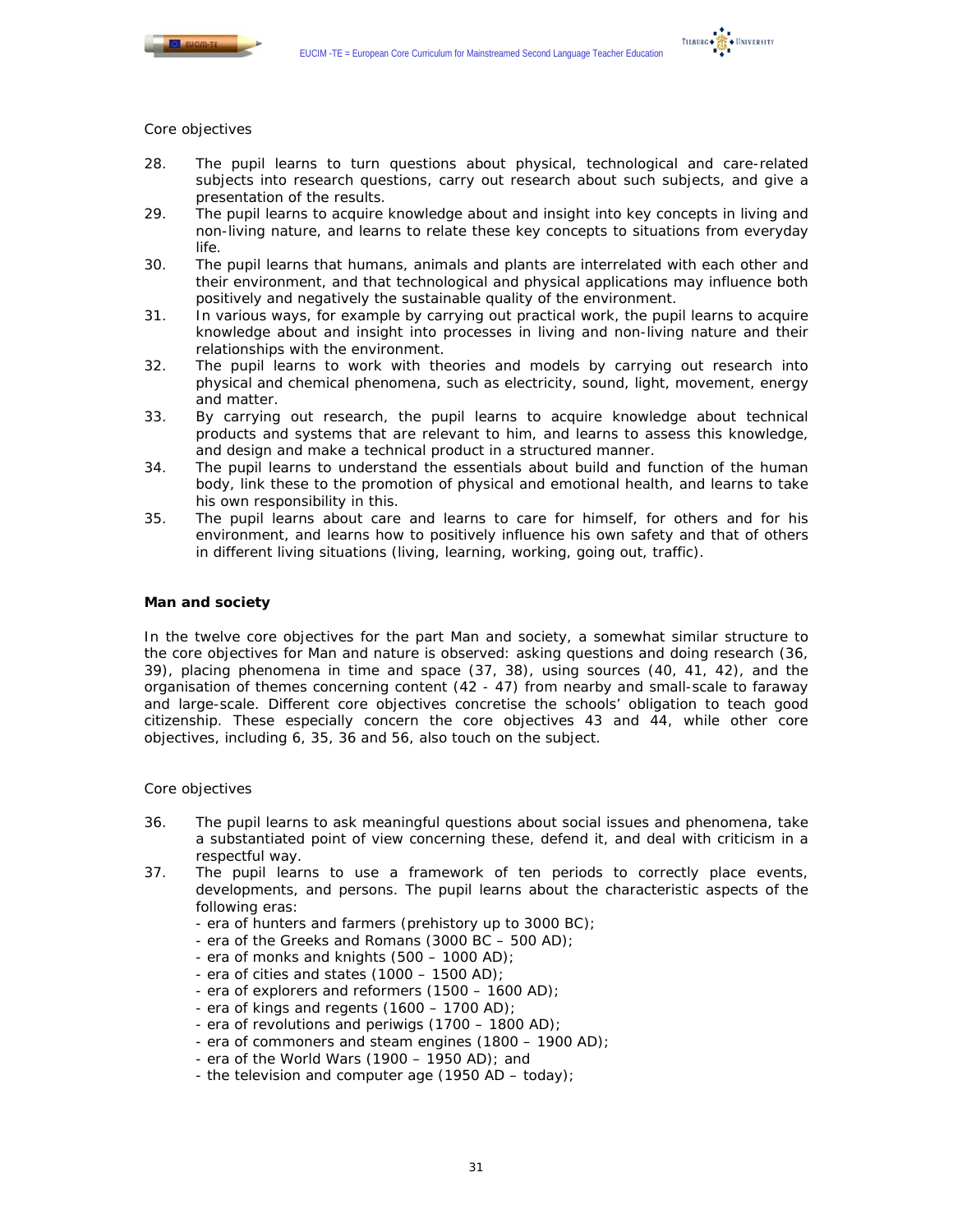

The pupil will at least learn to connect events and developments in the twentieth century (including the World Wars and the Holocaust) and present-day developments.

- 38. The pupil learns to use an up-to-date view of his own environment, the Netherlands, Europe, and the world, in order to correctly place phenomena and developments in their environment.
- 39. The pupil learns to carry out a simple research into a current social phenomenon and give a presentation of the results of it.
- 40. The pupil learns to use historic sources to form a picture of an era or find answers to questions and learns to include his own cultural-historic environment in this as well.
- 41. The pupil learns to use the atlas as a source of information, learns to read and analyse maps in order to orient himself, to form an image of an area, or to find answers to questions.
- 42. From his own experience and in his own environment, the pupil learns to recognise effects caused by choices made in the area of work and care, living and recreation, consuming and budgeting, traffic and the environment.
- 43. The pupil learns about agreements, differences and changes in culture and religion in the Netherlands, learns to connect his or her own, as well as someone else's lifestyle with these, and learns that respect for each other's views and lifestyles will enhance society.
- 44. The pupil learns the essentials of the way the Dutch political system operates as a democracy, and learns how people may be involved in political processes in different ways.
- 45. The pupil learns to understand the meaning of European collaboration and the European Union to him or herself, to the Netherlands, and to the world.
- 46. The pupil learns about the distribution of wealth and poverty in the world, to recognise its implication on the population and the environment, and to connect these to (his own) life in the Netherlands.
- 47. The pupil learns to place current tensions and conflicts in the world against their backgrounds and, while doing so, learns to recognise their effects upon individuals and society (nationally, internationally and on a European scale), the tremendous interdependence that exists in the world, the importance of human rights, and the significance of international collaboration.

# **Art and culture**

The five core objectives for the part of art and culture emphasise the similarities among the different artistic disciplines. The purpose is to broadly orientate on art and culture. These core objectives also indicate a variation in activities: making and presenting own work, experiencing and placing the work of others, reporting activities, and reflecting own and other people's work.

- 48. By using elementary skills, the pupil learns to research and apply the power of expression of different artistic disciplines, in order to express his own feelings, record experiences, shape his imagination, and realise communication.
- 49. The pupil learns to present his own artistic work, individually or as a part of a group, to third parties.
- 50. On the basis of some background knowledge, the pupil learns to look at the visual arts, listen to music, and watch and listen to theatre, dance and film performances.
- 51. Using visual and auditive means, the pupil learns to report about his participation in artistic activities, as a spectator or participant.
- 52. The pupil learn to reflect upon his own work and the work of others, including artists, orally or in writing.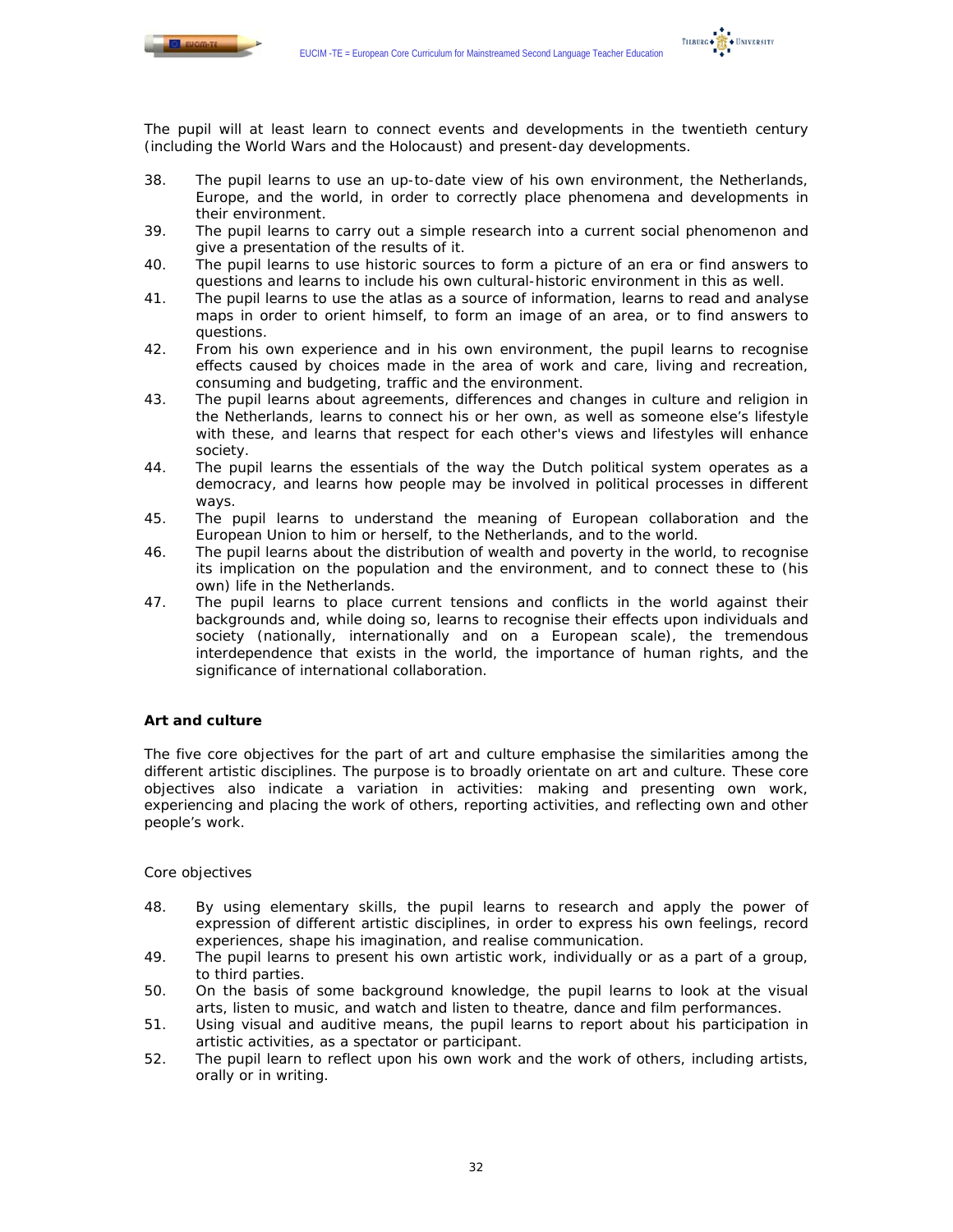

#### **Physical education and sports**

The six core objectives for the part physical education and sports concern a broad orientation on different types of exercise activities and the exploration and expansion of the pupils' own possibilities (53 – 55). Because sports and exercise require definite collaborative skills, separate core objectives have been included for these (56 and 57). The final core objective (58) emphasises the explicit relationship with health and wellbeing. Physical education, particularly the part comprising practical exercise activities, takes place around the school year and to such extent that the qualitative and variational requirements concerning content, as laid down in these core objectives, are met.

## *Core objectives*

- 53. In view of out-of-school participation, the pupil learns to familiarise himself in a practical way with many different exercise activities in a varied range of areas, including games, gymnastics, athletics, dancing to music, defence sports, and current developments in exercise culture, and to explore his own possibilities in these.
- 54. Through challenging exercise situations, the pupil learns to expand his movement repertoire.
- 55. The pupil learns to apply the main principles of the exercise activities on his own level.
- 56. During exercise activities, the pupil learns to be sportive, take the possibilities and preferences of others into consideration, and have respect for and care for each other.
- 57. The pupil learns to fulfil simple regulating tasks that enable individual and collaborational practice of exercise activities.
- 58. By participating in practical exercise activities, the pupil learns to acquaint himself with and experience the value of exercise for health and wellbeing.

# **Frisian language and culture**

Fryslân is a bilingual province, in which both the Dutch language and the Frisian language take up an important position. Many pupils in Fryslân speak Frisian; most pupils, according to themselves, understand the Frisian language reasonably to quite well. They experience the bilingual culture of their province on a daily basis. Pupils are aware of the bilingual nature of their living environment and also learn about the differences and similarities with situations in the Netherlands and abroad. The language is not a separate phenomenon, but – especially in Fryslân – is directly linked to the culture and history of the province. Pupils gain more insight into the specific characteristics of the Frisian language and culture and its background, so that they become better participants of the Frisian culture.

Based on Article 11e of the Dutch Secondary Education Organisation of Teaching Decree (WVO), core objectives have been formulated for the Frisian language and culture, which, in the province of Fryslân, have the same status as the general core objectives based on Article 11a of the WVO. These distinguish core objectives that are compulsory for all pupils (1 - 3) and core objectives that have been set up differently for pupils who speak Frisian as a second language (4a - 6a) and those who are native speakers of Frisian (4b - 6b).

# *Participant in a bilingual culture*

- 1. The pupil learns to recognise the significance of the bilingual Frisian culture for everyday life and learns to compare it to situations in the rest of the Netherlands and abroad.
- 2. From examples, the pupil learns to understand the specific characteristics of the Frisian culture and link these to their historical backgrounds.